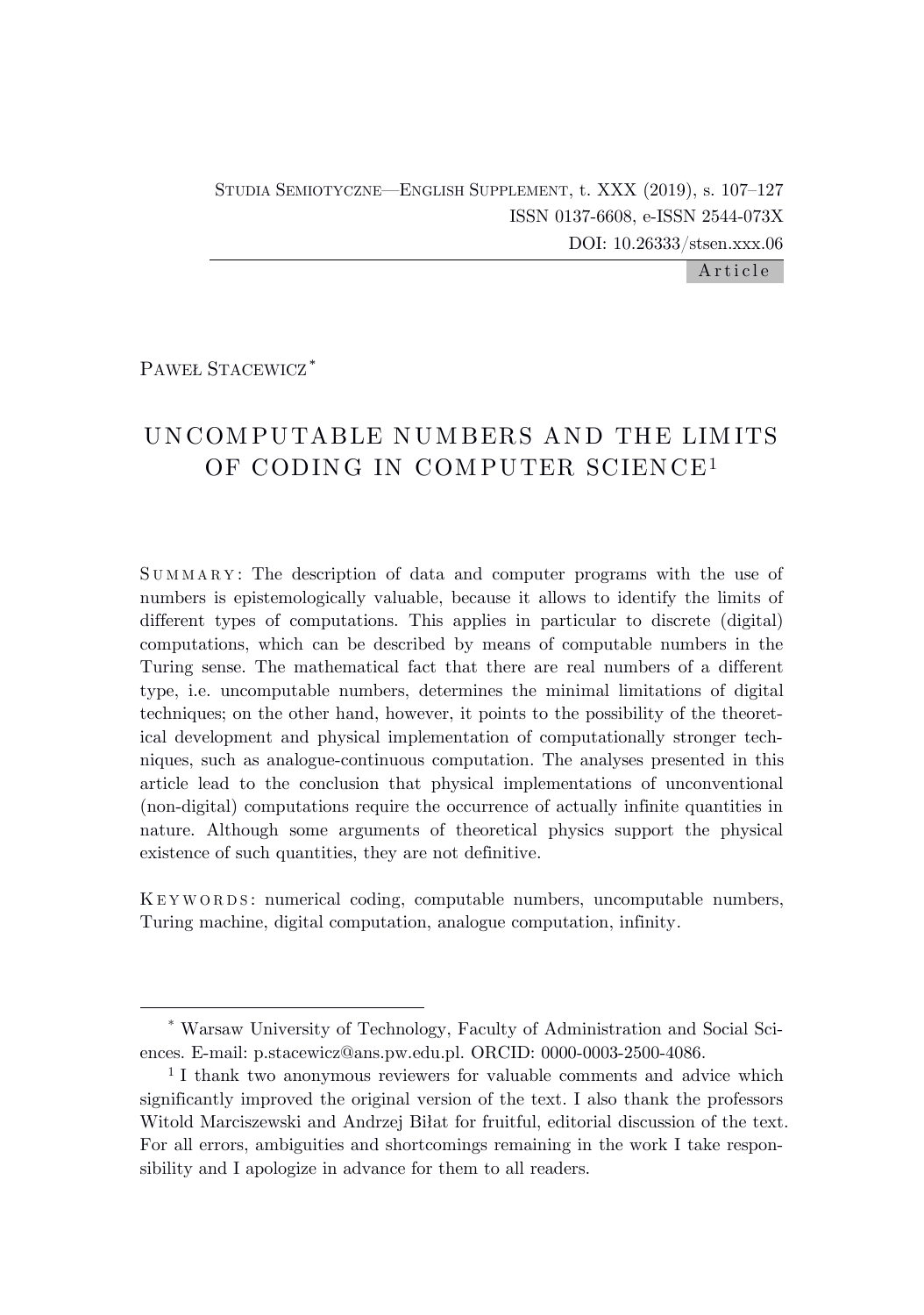From the point of view adopted in this work, computational objects, in particular computer programs, mediate between the mathematical sphere of numbers and physical reality. For example: a sound playing program operates on numerical representations of acoustic waves, and its instructions cause, due to the appropriate design of the computer, real physical vibrations of air molecules. What is more, this and any other program can be analysed on two levels, i.e. as an object of two types: on the one hand as a series of symbols that can be reduced to numbers, and on the other—as a strictly defined system of physical states of the machine (which, after running the program, cause regular changes of its subsequent states). <sup>2</sup> Due to the indicated correspondence, many computer-related issues can be resolved by referring to the properties of numbers—numbers that according to a particular, machine's specific, model of computation (e.g. digital or analogue) correspond to the data, texts and results of the programs.

In this work I shall focus on programs for digital machines. They are described theoretically by means of the Turing model of computation (universal Turing machine), and speaking "numerically", using computable numbers in the sense of Alan Turing. Referring to certain properties of computable and uncomputable numbers, in particular the fact that the digital representations of uncomputable numbers are actually infinite, I shall determine the theoretical reasons for the existence of computational limitations of such programs. I shall also discuss the possibilities of overcoming these limitations by means of computational techniques that (theoretically) allow the processing of signals described using uncomputable numbers in the Turing sense. The presented text is for the most part a review. However, it contains a number of the author's interpretations of the results of computer science and its mathematical foundations research (e.g. results of A. Turing and G. Chaitin), in particular interpretations regarding the infinite nature of uncomputable numbers and codes considered in theoretical computer science.

<sup>2</sup> Some philosophers of computer science speak directly—adopting an ontological rather than epistemological attitude—about the dual, i.e. abstract-physical, nature of computer programs (Moor, 1978; Colburn, 2000; see also Angius & Turner, 2013).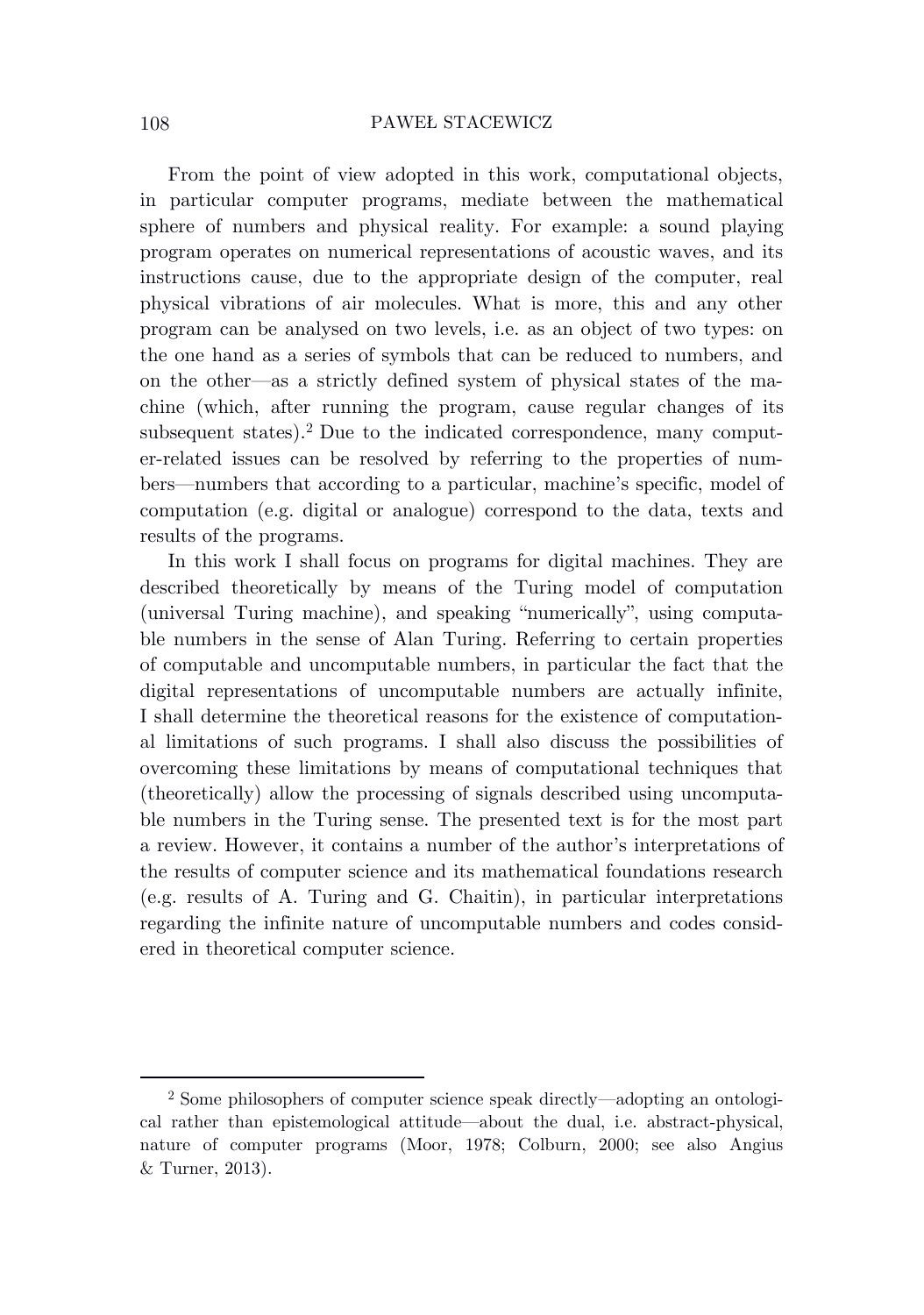# 1. N UMBERS, COMPUTING AND N UMERICAL CODING

The most important, and oldest, idea that resulted in the creation of computers and then computer science is the idea of numerical coding. 3 Behind it is the belief that the world of numbers (maybe even only natural ones) and relatively simple operations on them (such as comparing, adding or dividing) is rich enough to represent various aspects of the real world.

In modern computing, *numerical coding,* understood as describing data processed by computers using numbers, 4 is a common and perhaps theoretically necessary activity. 5 It is already present at the level of initial formalization of some tasks, when the objects appearing in these tasks (e.g. text, sound or graphic) are described by means of numbers, specially selected and included in appropriate structures. For example: characters processed by text editors are assigned specific numbers (according to e.g. ASCII code), while images displayed on monitors are often coded in the form of a sequence of numbers that determine the coordinates and colours of points on the raster matrix. At the lowest level of intra-computer structures, the relevant codes are created automatically, thanks to specially designed programs (e.g. compilers). Most importantly, however, in

<sup>3</sup> Its oldest manifestation was probably the philosophy of the ancient Pythagoreans, which postulated reducing all fragments of reality to some kind of numbers (summarized in the short slogan that "everything is a number"). In modern philosophical thinking, especially in the context of computer science philosophy, Pythagorean ideas are revived, which some call neopythagoreanism. This is due to a kind of feedback: Pythagorean ideas contributed to the emergence of computer science, and its successes, among others in the field of simulation of physical phenomena by means of operations on computer-represented numbers, strengthen the Pythagorean view of the world (Krajewski, 2014).

<sup>4</sup> In the computer science context, the term "describing data processed by computers using numbers" usually has a syntactic rather than an abstract sense. This means that it is about coding data using symbolic (and physical) representations of numbers, e.g., zero-one sequences. In the present text I shall also refer to the abstract (strictly mathematical) properties of numbers and their sets, such as the continuity of a set of real numbers. In the case of insufficient context, however, I shall signal whether in the given place it is about the abstract or syntactic dimension of the concept of number (writing e.g. that it is about decimal expansion of a number).

<sup>5</sup> See the online discussion on the Cafe Aleph blog that resulted from the creation of this work (Stacewicz, 2018b).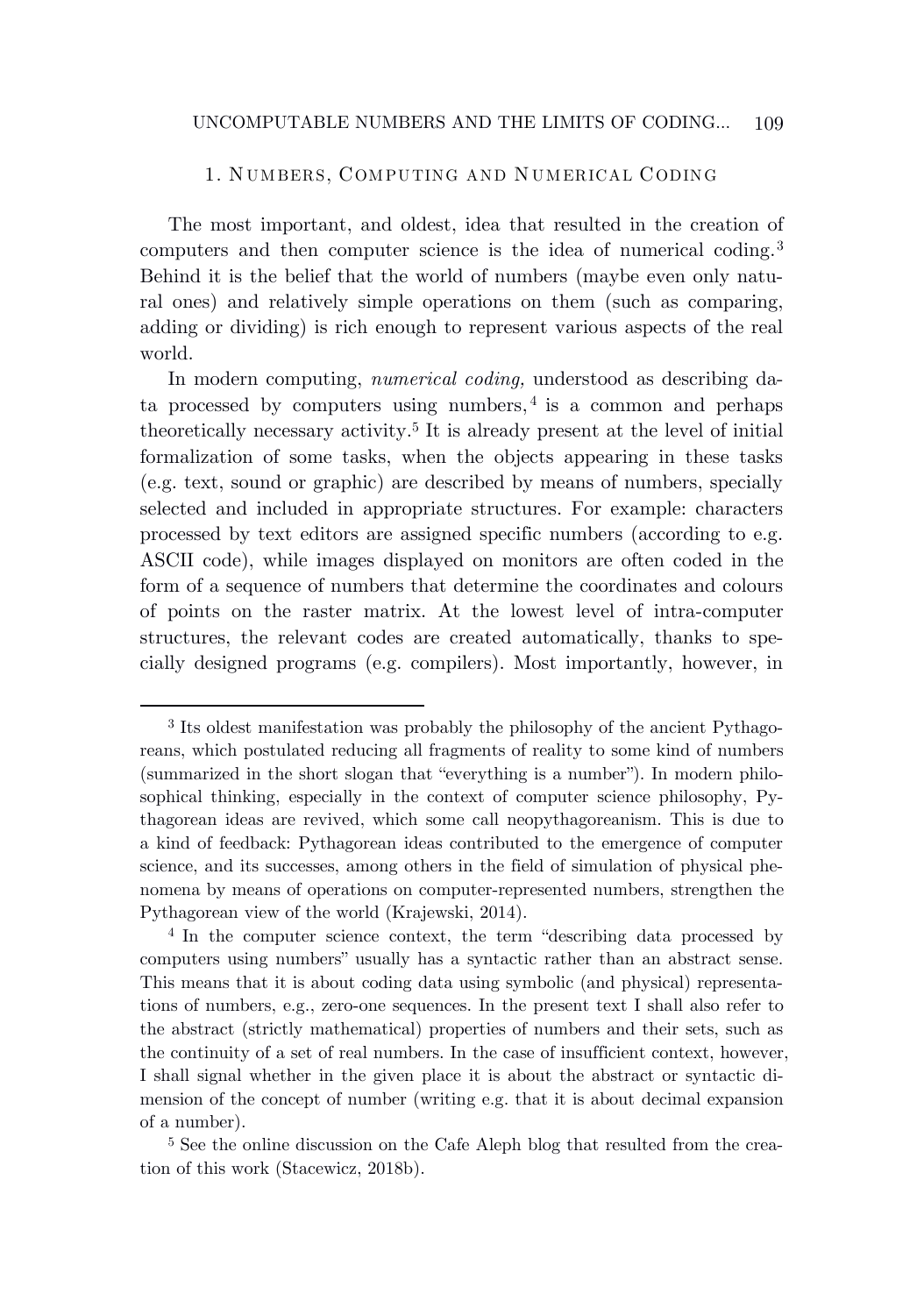mathematical terms, aside from the physical design of the computer and the physical processes of signal processing, they can be represented numerically, for example in binary form.

The last five words of the previous paragraph indicate that I understand the term "numerical coding" widely in this work. In particular, I understand it more broadly than the term "digital coding", which I reserve for the way of representing information in digital computers, which are machines with discrete states operating on binary signals. I take the broad term "numerical coding" to be reasonable, because computer science, generally conceived, considers a wider class of machines than the digital. This broader class includes analogue circuits that allow (at least theoretically) operation on continuous signals described by real numbers, <sup>6</sup> as well as quantum computers for which the basic unit of information is the q-bit, mathematically defined using complex numbers. 7

The concept of numerical coding is closely related to the key computer science concept of *computing*. In the context of problem solving, it means the mechanical implementation of the process of determining the value of the function, which assigns its specific solutions to the input of the problem (solutions for specific data). 8 If the data are numerically encoded, then the arguments and values of this function are those types of numbers (e.g. natural or real), which are allowed by the coding method appropriate for a given machine. This is determined by the appropriate model of computation (e.g. digital or analogue). Let us also say that the computer description, not purely mathematical, of the calculated function

 $6$  See works by Shannon (1941) and Rubel (1993).

<sup>7</sup> I also use the term "numerical coding" in another work (Marciszewski & Stacewicz, 2011, pp. 75–77). A similar conceptual convention is found in Krajewski, who does not use the term "numerical coding", but distinguishes digitization as one of the types of coding (although the most common), fundamentally different from data coding in analogue circuits processing signals described by real numbers (Krajewski, 2014).

<sup>8</sup> Historically, the first mature considerations for solving problems using calculations (computations), i.e. mechanical operations on physical equivalents of numbers, are due to G.W. Leibniz. For the modern concept of computing, the following ideas and achievements are particularly important: the design of a calculating machine (performing the four basic arithmetic operations), the invention of a binary arithmetic system, the design of a machine operating on binary encoded numbers, as well as the concept of a universal symbolic language (*lingua characteristica*) and coupled with it a reliable calculus (*calculus ratiocinator*). See the work by Trzęsicki (2006).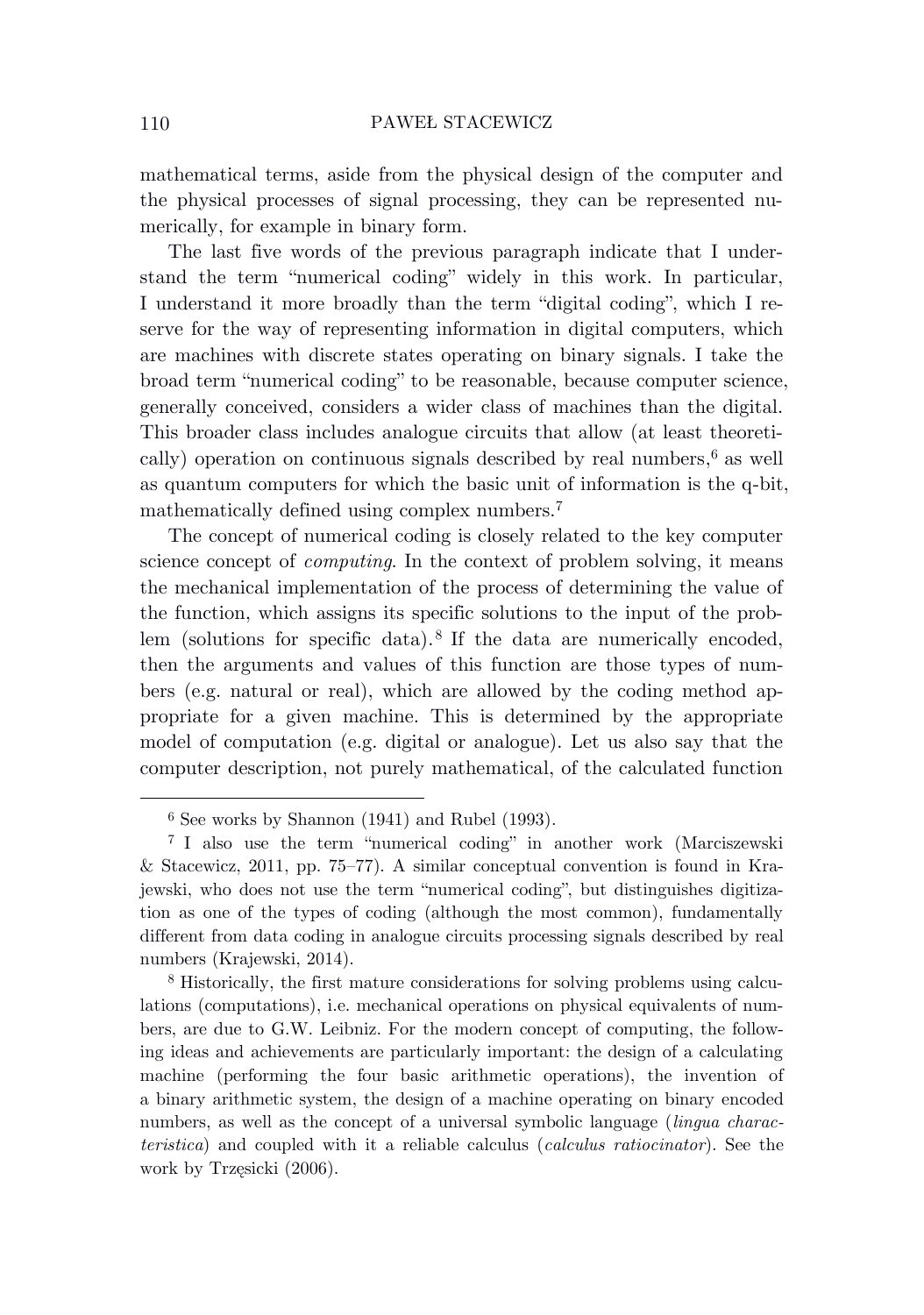is either the program text (if the machine accepts programs written in a certain programming language) or the connection diagram between the elementary systems of the machine (if the machine is physically programmed like analogue systems or the first digital computers).

Since the vast majority of today's computers perform digital computations, in the following paragraphs I shall take a closer look at the "numerical" characteristics of the tasks entrusted to them. In particular, I shall consider the question as to whether the numerical codes desired in their description must be finite, or if sometimes it is necessary to refer to the concept of infinite code. 9

At first glance, all the codes involved are finite, and thus reduced to natural numbers. This suggests the observation that the data entered into the digital computer have a finite representation, and the programs used to process them are finite sequences of instructions that, when encoded in binary form, can be interpreted as natural numbers. A deeper reflection on the functions of digital computers, however, leads to the statement that the theoretical analysis of the capabilities of these computers must refer to the concept of infinite code (even if such codes cannot be implemented inside real digital machines). Two possible contexts of reference should be distinguished.

First, in the case of many real problems (e.g. in the fields of dynamics or mechanics), the results obtained for specific input data can be expressed in *irrational numbers*, those with infinite and irregular expansions (e.g. decimal). This happens, for example, when a given problem is formu-

<sup>9</sup> The concept of infinite code—that is, the result of the coding process that has (actually) infinite length—is a non-standard concept that goes beyond the standard theory of computation, expressed e.g. in terms of Turing machines. However, in modern computer science methodology, which also includes some non-standard models of computation, this concept is used—e.g. to refer to the infinite length of program codes or the infinite tape of the Turing machine, which is completely filled with data (Ord, 2002, p. 17; Ord, 2016, p. 146; Mycka & Olszewski, 2015, pp. 58–59). Let us emphasize, however, that this concept makes sense when one makes an (even working) assumption of the possibility of going beyond the traditional Turing model of computation. The use of the concept of infinite code is justified in the present work, because later in it (especially in section 4) I shall analyse the possibility of the physical implementation of non-Turing computations, also those that include infinitistic elements. Regardless of this intention, in this section I show how (general) analysis of problems that we would like to solve traditionally (i.e. digitally) leads to the necessity of at least a critical consideration of non-traditional (i.e. infinite) codes.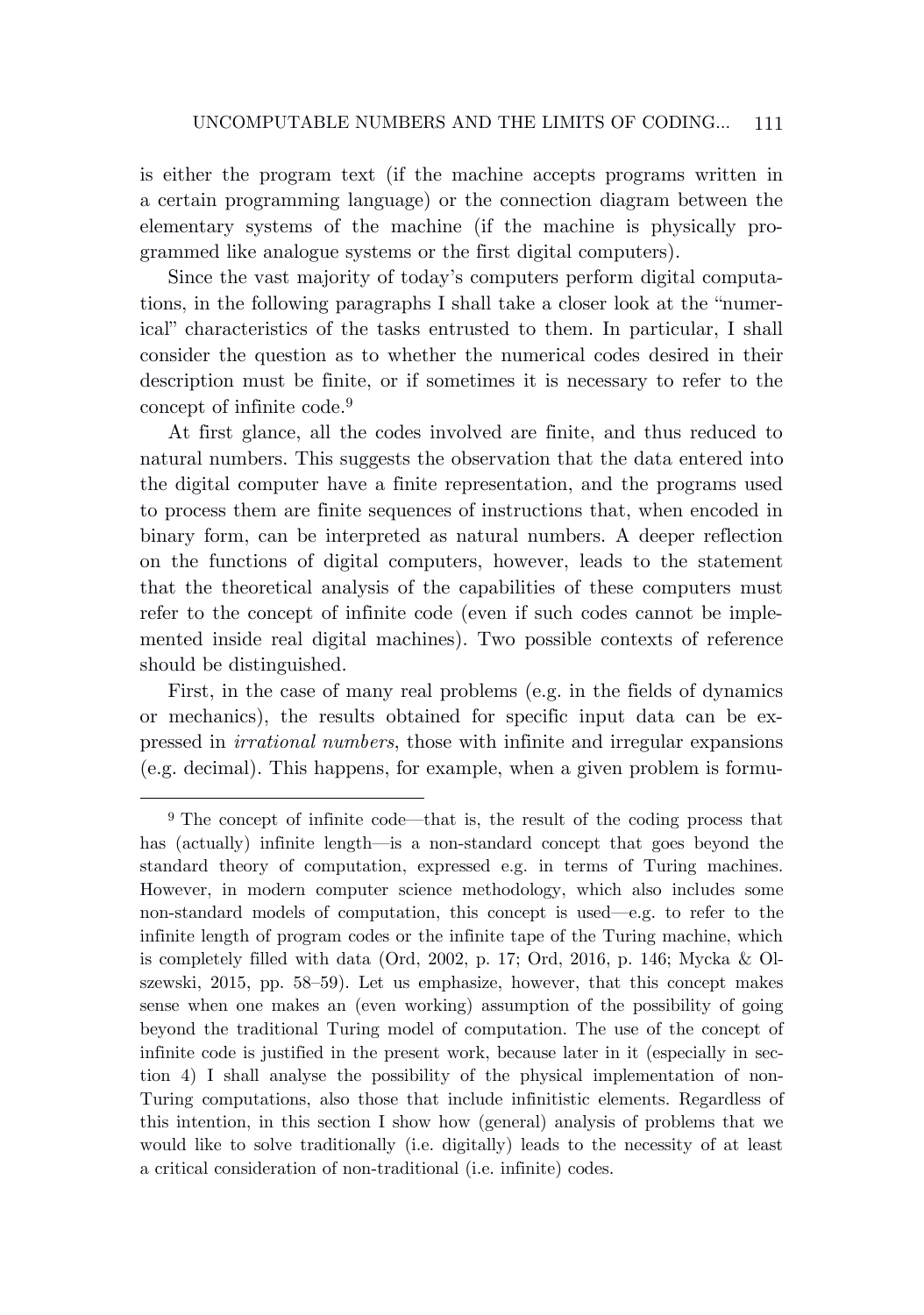lated mathematically using a certain equation (e.g. differential) and the root of this equation is an irrational number (such as  $\sqrt{2}$ ,  $\pi$  or *e*). In this case, the result is *de facto* represented by an infinite number. Let us first note, before explaining in more detail in section 3, that the most troublesome situation occurs when we deal with this kind of irrational number, which is uncomputable in the sense of Turing. Secondly, however, and crucial for further analysis, each more complex programming task has an *infinitystic* structure. This means that the set of its initial data, and sometimes also the set of its potential results, is unlimited. As a simple example, let's consider the problem of determining the roots of quadratic equations  $ax^2 + bx + c = 0$ , where the range of possible *a*, *b*, *c* coefficients to enter is unlimited. In the case of this problem, there is, despite an unlimited field, a finite method of finding the *x* values sought, which is the commonly known "delta" algorithm. There is also a finite program (many), which for any input data (i.e. a system of coefficients  $a, b, c$ ) allows, in a finite number of steps, the generation of the correct result. This program must be treated as a general (computer) solution to the problem posed, a solution which corresponds to the finite numerical code of the program (in short: a certain number). 10

Unfortunately, for other problems with an unlimited input data domain, the numerical code of the general solution—which is a digital record of all possible pairs <INPUT, RESULT>, or in other words, the function that assigns the results—must remain infinite. This happens when there is no finite program to solve the problem. If such a program exists, it is a form of encoding the set of the given pairs in the shape of a procedure that generates correct results (for all possible input data) which is "intelligible" for a digital machine. The code of such a procedure corresponds to a natural number (written e.g. as a sequence of zeros and ones). If such a program does not exist, it must be assumed that the overall solution to the problem corresponds to some uncomputable number in the Turing sense (i.e. a certain special irrational number with infi-

<sup>10</sup> Let us emphasize here that, although the question of the infinite domain of input data may be irrelevant from the point of view of solving the algorithmic task, the fact that this solution applies to an unlimited number of input data determines its strength. It is in a way a universal solution (similar to mathematical theorems, it applies to an infinite number of special cases). In some situations, however, the infinite field can lead to trouble—more on this in the main text (see also Stacewicz, 2015).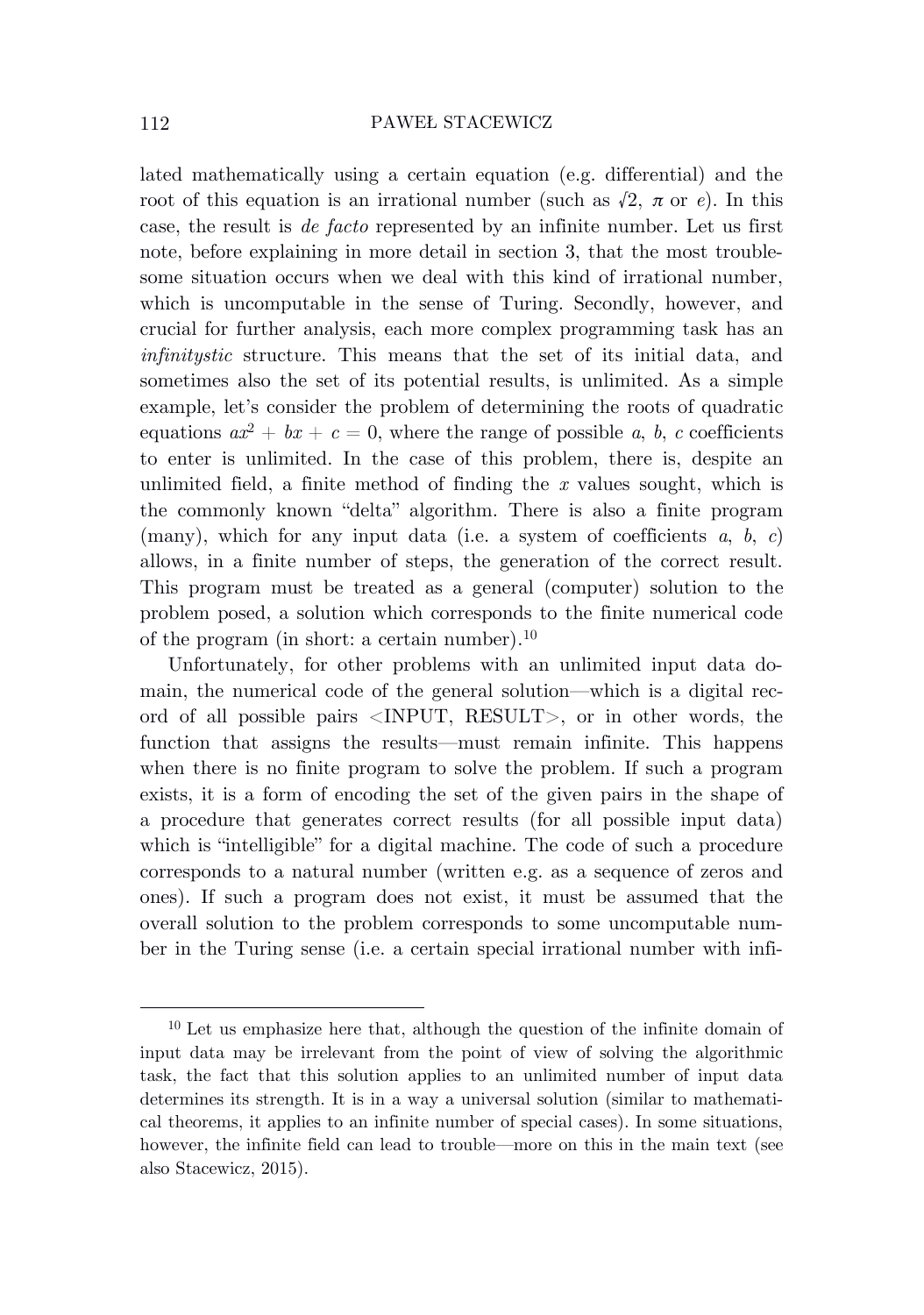nite expansion, which no digital machine can calculate; see further in section 2).

In the context of solving problems by computing that interests us here, infinite numerical codes can, therefore, occur at two levels: 1) at the code level of the exact individual result, 2) at the code level of the overall problem solution. In both cases, it may happen that the appropriate code is in the form of an uncomputable number, and then—as we shall see in section 3—the method sought to solve the problem lies beyond the limits of the possibilities of digital coding (which does not, however, exclude the existence of such a method that would be implemented on machines of types other than digital).

# 2. UNCOMPUTABLE NUMBERS IN THE TURING SENSE

The *uncomputable numbers* highlighted in the title of this article were defined by Alan Turing in his work from 1936 entitled *On Computable Numbers, with an Application to the Entscheidungsproblem*. He defined them as such irrational numbers, whose decimal representation cannot be determined with any given accuracy, by any system for mechanical calculations, today called the Turing machine. <sup>11</sup> In the modern style, we would say that these numbers are indeterminate by means of algorithms for digital machines, and therefore those for which there are no finite computer programs that allow step by step calculation of the subsequent digits of their decimal or other representations (although such representations are strictly defined, see Stacewicz, 2012). For example: the irrational number *e* does not have the above properties, because it is relatively easy to generate successive digits of its expansion by means of a program calculating successive subtotals of the appropriate series (remember that  $e=\sum_{n=0}^{\infty}\frac{1}{n!}=1+\frac{1}{1!}+\frac{1}{2!}+\frac{1}{3!}+...$  ). Therefore, it is not an uncomputable number, although it is characterized by irrationality.

Unlike the irrational number *e*, uncomputable quantities in the Turing sense are defined in a way that excludes the possibility of their successive approximation using Turing machines or equivalent computational mech-

<sup>11</sup> It is worth adding that Turing first gave the exact definition of a set of computable numbers (numbers whose decimal notation can be determined definitively or with any given accuracy using a finite program for a Turing machine), and then proved the existence of real numbers of another type (see further in main text), or uncomputable numbers (Turing, 1936).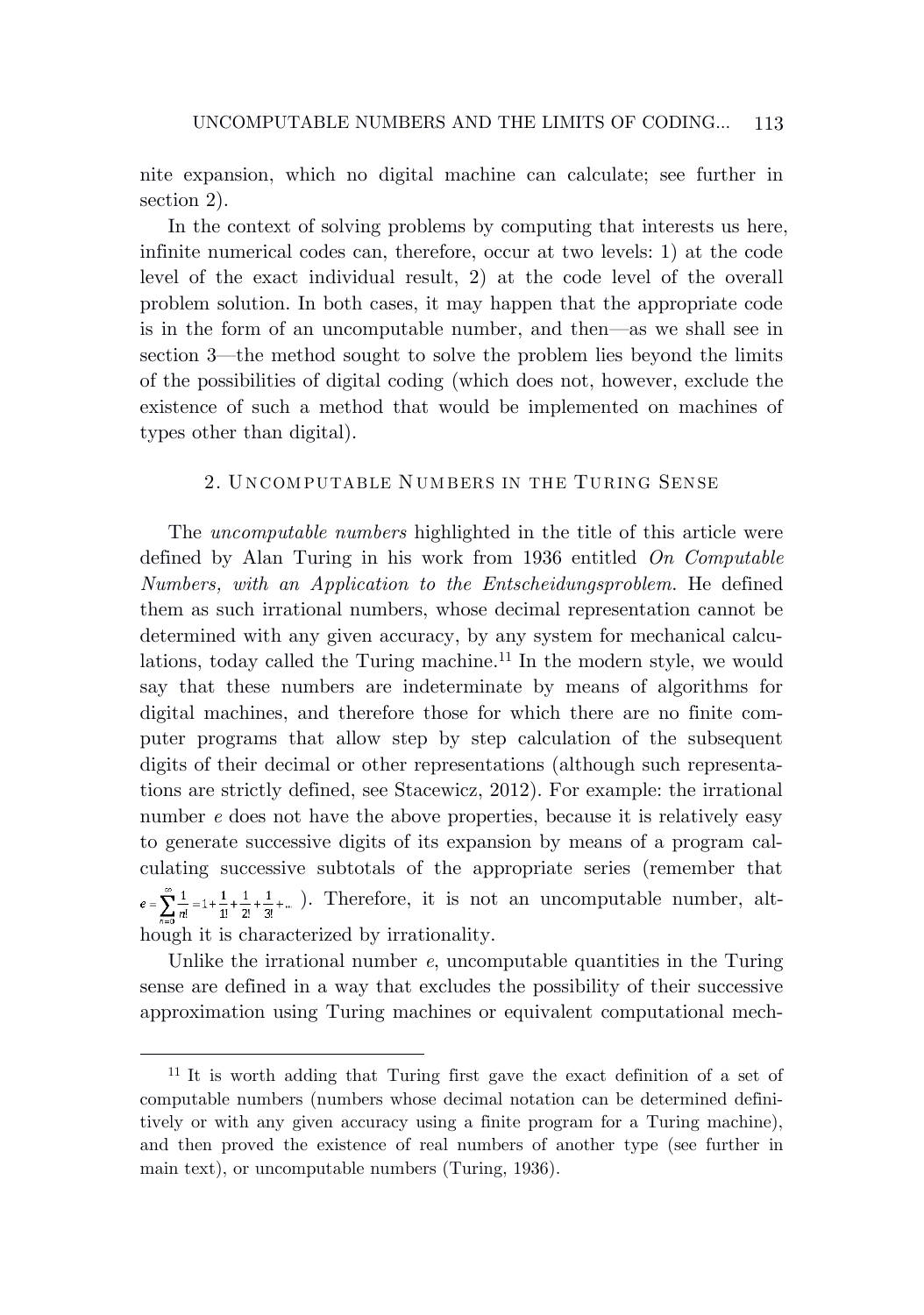anisms. This is determined by Turing's original reasoning, which, after defining computable numbers, proved that there are real numbers of another type, and then specified a set of non-computable numbers as the complement to the set of computable numbers in the set of real numbers. I shall present this reasoning in a sketchy and demonstrative way limiting it to real numbers in the range  $(0,1)$ .<sup>12</sup> The starting point of the argument is that the result of the operation of each Turing machine for specific input data—a machine generating series of digits from the set  $\{0,1, \ldots, 9\}$ —is clearly represented by a certain real number from the interval (0,1). It is such a number whose decimal expansion is the same as the finite or infinite sequence of digits generated by the machine.

Due to the fact that each machine, together with the input data, unambiguously defines a unique string of symbols (representing its program and the initial content of the tape), each of them can be assigned a unique number, and all machines can be set into an infinitely countable sequence. According to the order in this sequence, you can then set all digit sequences generated by subsequent machines. These sequences form an infinite countable set and unambiguously designate concrete computable numbers in the range  $(0,1)$ . These are numbers with decimal expansions identical to the subsequent sequences.

Having the above-mentioned sequence list, one can ask if there is such a sequence S on it, that its *n*-th digit differs (e.g. by 1) from the *n*-th digit of the *n*-th sequence on the list (if the *n*-th sequence is long enough). The postulated S sequence cannot appear in the list because it differs (by at least one number) from each of the sequences in the string. Therefore, it differs from any sequence generated by any machine. Therefore, this sequence must specify a number from the range  $(0,1)$  that no machine can generate, i.e. a real uncomputable number (Turing, 1936; Marciszewski & Stacewicz, 2011). 13

 $12$  In the presented reasoning, Turing skilfully used the diagonal technique, which was used for the first time by G. Cantor in proof of the uncountability of the set of real numbers.

<sup>13</sup> Let us also note that the procedure of determining the *S* sequence proposed above is inefficient (although theoretically allowed), because due to the insolvability of the Turing machine halting problem (in the quoted Turing work we will find the appropriate proof), we do not know which of the machines generating the sequences on the list stops, and which does not (moreover: in the second case we do not know whether the machine head will not "turn" in any cycle and will not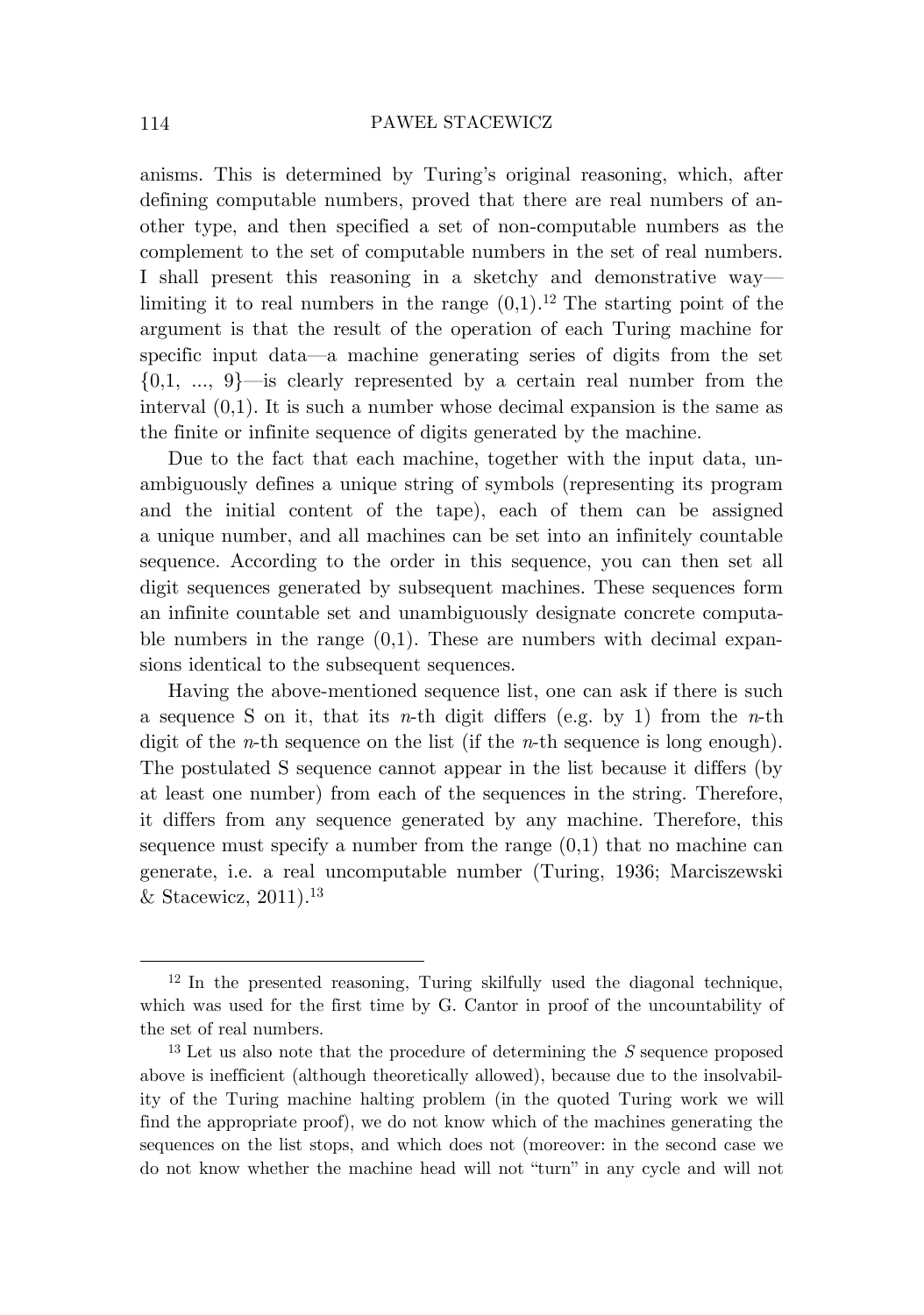The first exact definition of uncomputable numbers of some kind was given by the modern mathematician, Gregory Chaitin. These are Omega numbers, which for a universal Turing machine of a given type (i.e. machines with a certain number of states and symbols of the alphabet) determine the probability that a randomly selected program of operation of such a machine will stop.<sup>14</sup> Let us also clarify that by the program of operation is meant here the initial content of the universal machine tape, which consists of a properly coded program of the simulated machine and its initial data. <sup>15</sup> It refers, therefore, to the input data of the universal machine, which however strictly define its subsequent activities (the universal machine implements the program of the concrete machine for the specific data). Since the construction given by Chaitin is quite complex and serves to determine the formula for the mentioned probability (Chaitin, 1993; Chaitin, 2005), I propose here a conceptually simpler definition of another uncomputable number. I shall keep Chaitin's original idea, which refers to the issue of the halting of Turing machines. 16

The starting point of the definition is to prepare an ordered list of programs for the universal Turing machine of certain type. As in the case of Chaitin's construction, by program I understand the initial content of the universal machine tape (including the program code of a specific machine and its input data). Since the aforementioned list is countably infinite,<sup>17</sup> the programs on it (with data) can be numbered as  $p_1$ ,  $p_2$ ,  $p_3$  etc.

change the above-mentioned *n*th digit). We shall refer to the issue of halting further by defining an uncomputable number *L*.

<sup>14</sup> The subject literature often mentions one Omega number (see, e.g., Trzęsicki, 2006a, pp. 125–126). However, this is confusing, because for each universal Turing machine (there are infinitely many such machines) there is a separate Omega number, having a different symbolic representation.

<sup>15</sup> In addition to the program thus understood, each universal machine has its unique (defining it) "executive" program, which determines the way of implementation of each program placed on the tape (it regulates, among other things, how the machine head moves between the simulated machine program code and its input).

<sup>16</sup> Remember that this issue is expressed by the question about the existence of such a (diagnostic) Turing machine, which for each other Turing machine and each of its input data would be able to unequivocally decide whether this particular machine will stop working for this particular input or whether it will work forever.

<sup>17</sup> It is infinite, because due to the infinite length of the universal machine tape, there are infinitely many input data that can be put on it (despite the finite number of alphabet symbols and the finite number of states of the simulated specific machines).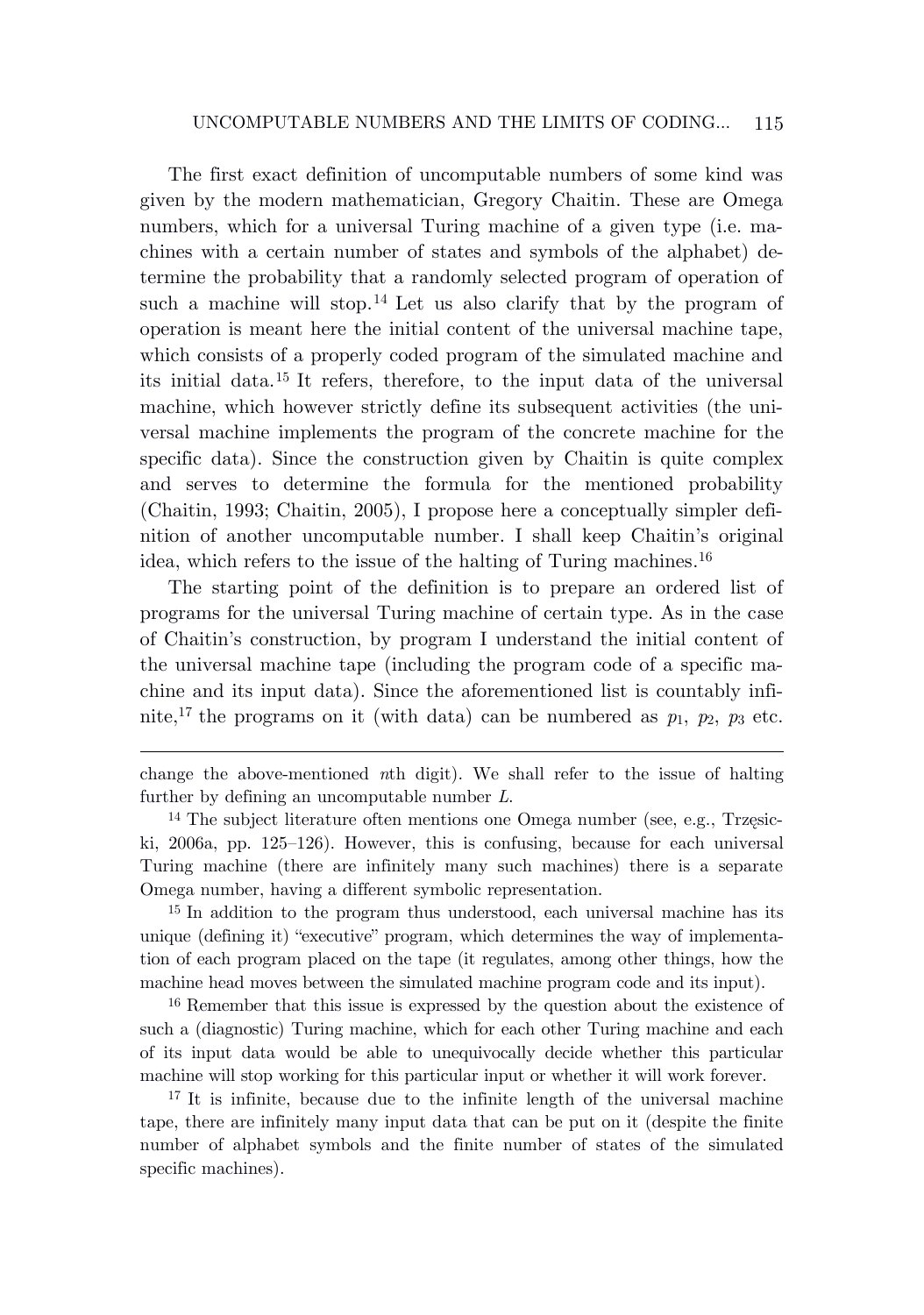Referring to this list, one can define the following binary number *L* in the range  $(0,1): L = 0$ ,  $b_1b_2b_3...$ , where bit  $b_i = 1$  if the  $p_i$  program stops, and  $b_i = 0$  if the  $p_i$  program does not stop (where  $i \in N$ ).<sup>18</sup>

Note that the number *L* is strictly defined—because programs that define its subsequent bits either stop or fail. However, it is not computable, i.e. algorithmically determinable—because determining the values of subsequent bits the issue of halting cannot be algorithmically resolved in finite time. This example again shows that Turing's uncomputability is strongly associated with infinity. The number L has an infinite expansion, which is indeterminate by the finite program (indeterminate in the sense that the calculation of some of its digits would take infinitely long).

Developing the "infinity thread" in a more general context, it must be stated that all numbers that are uncomputable in the Turing sense are characterised by actual infinity (not potential<sup>19</sup>). Each of their symbolic representations (e.g. decimal) contains an infinite number of digits, which must be understood as an infinite whole, impossible to gradually generate, digit by digit, using any finite program (for a digital machine).<sup>20</sup>

<sup>19</sup> For the distinction between potential and actual infinity, see Murawski (2014). Also worth noting is the text by Witold Marciszewski on infinity (2012).

<sup>20</sup> The actual infinity of an uncomputable number is well illustrated by the following metaphor: if some super-algorithmic Divine Mind wanted to share with us the knowledge of an uncomputable number  $X$ , it would have to reveal it to us

<sup>18</sup> As Chaitin notes, the issue of choosing the right list, i.e. how to order the set of programs, is extremely important. It should be emphasized that it is important not only in the case of defining Omega numbers (in their case Chaitin gave a special way to specify the list), but also in the definition of another type of uncomputable numbers (Chaitin, 1993). One of the anonymous reviewers of this paper rightly stated that the type of the number *L* specified in the main text (computable or non-computable) depends on how the  $p_i$  program set is ordered (i.e. how the list is compiled). In particular: computable numbers (such as  $2/3$ ) can be obtained for certain orders. To solve this problem, the above-mentioned definition of Chaitin's list can be adopted. Notwithstanding the above explanations, it should be emphasized, however, that the number *L* is defined in such a way that even if the list in its definition causes its computability, this definition alone does not allow one to state that computability on the basis of any operations implemented by Turing machines. This is because the basis of the definition is the halting problem, and its undecidability makes it impossible to determine (in advance) which programs on the list stop and which do not. In short: perhaps for a certain list of programs the number *L* is computable, but we, using only the Turing machine operations, are unable to determine it.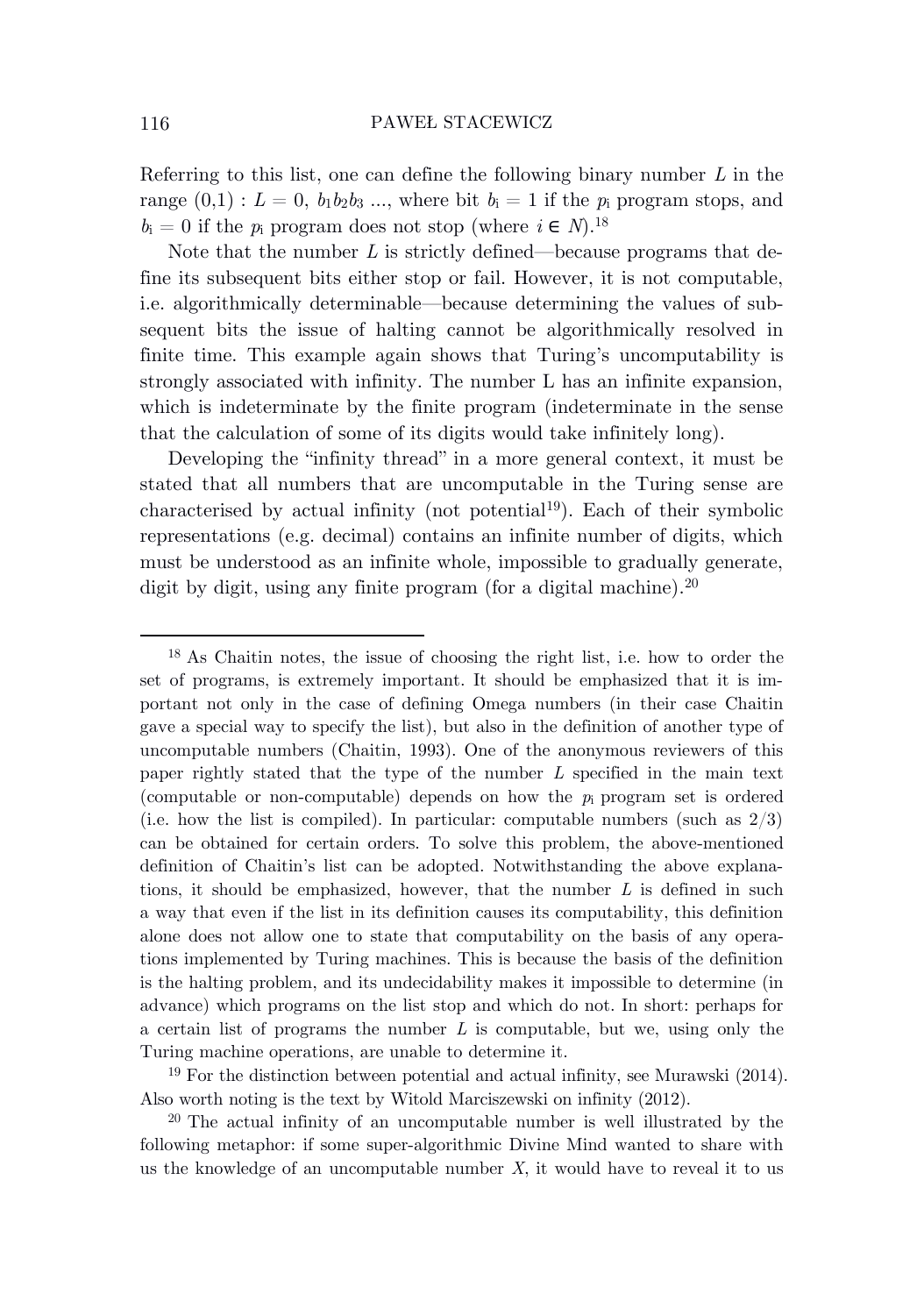# UNCOMPUTABLE NUMBERS AND THE LIMITS OF CODING… 117

Let us finish by explaining that the class of uncomputable numbers in the sense of Turing is extremely extensive, because it has the cardinality of the continuum , and therefore is equinumerous with the set of real numbers. In contrast to it, the class of computable numbers, i.e. those that are algorithmically determinable using Turing machines, has the cardinality aleph-null, i.e. is equinumerous with the set of natural numbers.<sup>21</sup> This disproportion between the infinities of sets of computable and uncomputable numbers seems surprising: everything that Turing machines can generate turns out to be "a drop in the ocean of uncomputability."

# 3. M INIM UM LIM ITATIONS OF REAL DIGITAL CODES

By real digital codes I understand here the numerical codes of the actual programs that can be physically implemented, which programs in a finite way represent functions that associate input data and results of computations. Due to the computational equivalence of (idealized) digital computers and Turing machines, <sup>22</sup> the results of these computations are always digital representations of some computable numbers in the Turing sense (or fragments of them, if the number has an infinite expansion).

Due to this equivalence, the general limitations of real digital codes limitations that must be met by all programs for all digital machines—

<sup>21</sup> This is due to the fact that all machines that generate unique strings of symbols that make up symbolic representations of computable numbers can be numbered and set into an infinite string. The set of uncomputable numbers must have the cardinality of the continuum, because it is defined as the difference of the set  $\mathbb R$  (with the cardinality of the continuum) and the set of computable numbers (with the cardinality *aleph-null*).

<sup>22</sup> More precisely, each program of a certain digital machine (regardless of the technical details of its design) can be translated into the Turing machine program, in particular the universal machine program. Despite this, due to the purely physical limitations of real digital machines (not ideal, but real), not all tasks "feasible" for a UTM are feasible for them. This topic will be developed further in the main text of this section.

in its entirety, an infinite whole, but would not be able to provide a concise algorithmic rule describing it in a finite way. This is a casual paraphrase of Chaitin's remarks (Chaitin, 1998, pp. 54–55). I write more about the difference between the types of infinity of the computable numbers (potential infinity) and the uncomputable numbers (actual infinity) in another work (Stacewicz, 2018a, pp. 180–181).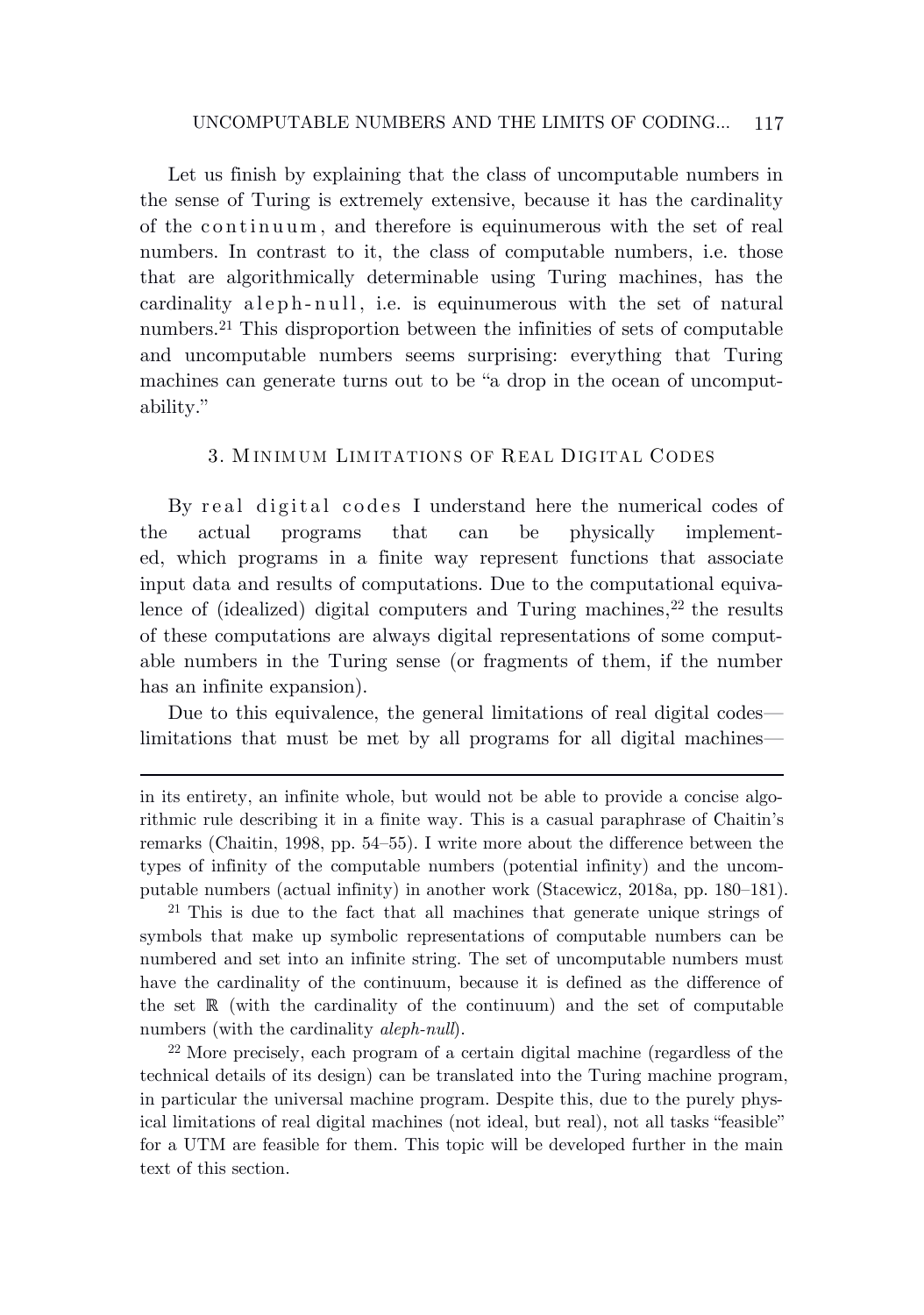can be determined within the Turing model of computation, which is in the form of an abstract universal machine, called the universal Turing machine (UTM). <sup>23</sup> More precisely, if the solution to a certain problem cannot be coded in the form of a program for a UTM, it also cannot be considered an executable procedure for a certain digital machine. <sup>24</sup> Which does not mean—we must add—that it cannot be specified in the form of a procedure for a machine of another type, e.g. analogue.

From the point of view of these considerations, the key role here is played by the issue of determining uncomputable numbers, and more precisely their subsequent digits, which constitute their symbolic representations. Such numbers have correct definitions, their subsequent digits (e.g. 0 and 1) are precisely defined, and yet there is no program for the Turing machine that would allow such numbers to be determined in any finite length of time. Thus, the functions corresponding to individual uncomputable numbers—functions that bind the given accuracy (e.g., the number of the last desired digit of the decimal number expansion) to the corresponding fragment of the number—determine the limits of the digital coding. If the general solution to a given problem is reduced to this kind of function, then this solution cannot be digitally coded. To put it another way: if, for a certain problem *P*, each numerical code of a function that binds its input data and results corresponds to a certain uncomputable number, then this problem lies (then and only then) beyond the limits of the possibilities of digital coding. In this way, i.e. by explaining "numerically" the issue of computational unsolvability of some problems, we gain some new insight into both the reasons for, and the hypothetical possibilities of, overcoming Turing's uncomputability.

Limitations set by uncomputable numbers, and more precisely by the functions associated with them, generating their symbolic representations, should be treated as minimum limits, independent of the physical characteristics of digital machines. This statement results from the fact that the UTM machine is computationally equivalent not to physical digital machines, but to theoretical computers, with infinite memory resources and

<sup>23</sup> Let us remind that a universal Turing machine is a machine that, thanks to a specially selected program defining it, is able to simulate the operation of any particular Turing machine (Harel, 2000, p. 252).

<sup>&</sup>lt;sup>24</sup> A wide range of uncomputable problems in the Turing model are described, for example, by Harel (2000, pp. 201–224). Gödel also mentions some important meta-mathematical problems of this type (1995/2018, p. 13).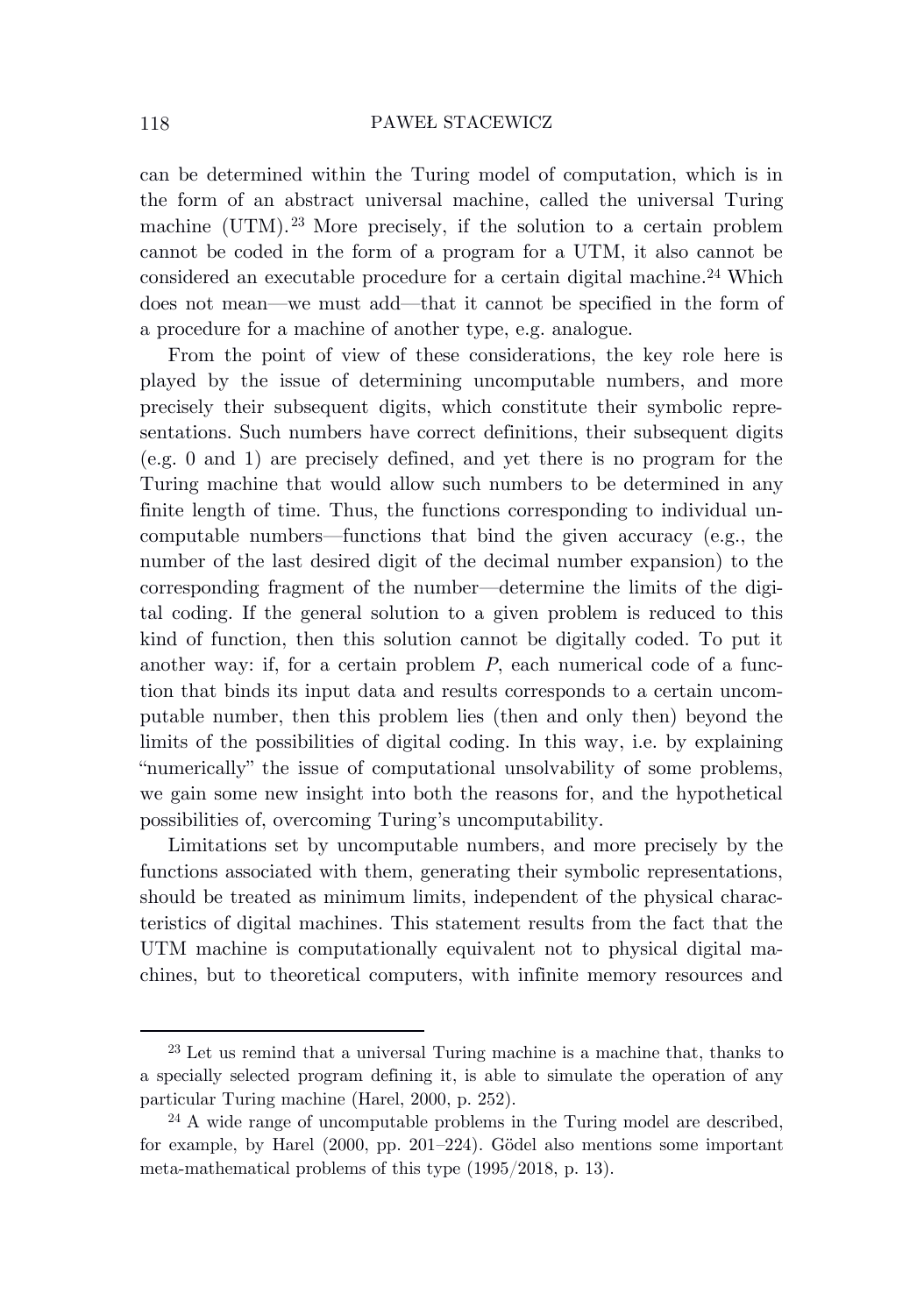an arbitrarily long, although finite, operating time. <sup>25</sup> It means that a UTM machine is able to "perform" more tasks than physical digital machines of a certain type (e.g. machines with a maximum RAM of 8 MB). Hence the conclusion that the limitations of real physical computers and the digital codes controlling them are in fact greater than the limitations of idealized machines, i.e. Turing machines. The limitations of the latter are therefore the "mathematical minimum", covering all digital computers.

Let's return to the properties of uncomputable numbers. Remember from section 2 that all representations of such numbers are characterized by infinity. These representations are in fact infinite wholes—that is, infinite sequences of symbols, which are not determined by any finite rule, having the form of a finite program for a Turing machine. From this perspective, the actual infinity of the numbers that would have to code the solutions of some problems should be considered the mathematical "cause" of Turing's uncomputability of these problems.

Due to the previously indicated correspondences between specific numbers of this type and digitally uncomputable problems (e.g. the previously determined number *L* corresponds to the halting problem), and the fact that the set of uncomputable numbers has the cardinality of the continuum , the conclusion is that uncomputable problems in the Turing sense are infinitely many, and moreover, that there are many more than there are computable ones (whose set, like the set of computable numbers, has the cardinality aleph-null). This is a conclusion, not a supposition, because each uncomputable number has at least one unsolvable problem, consisting in determining any fragment of its digital representation.

It can, of course, be argued that the infinite continuum of digitally uncomputable problems contains a relatively small number of practically relevant issues. For example, even the halting problem—as it concerns all Turing machines, and not just some of their highlighted subsets—can be considered too wide and thus insignificant from a practical point of view. However, the extremely practical point of view seems illusory. It is difficult to be sure that solutions to problems that do not translate directly into applications do not conceal practically significant consequences

<sup>25</sup> In the UTM model, an infinite tape is responsible for the potentially infinite memory resources and potentially infinite operating time (Stacewicz, 2018a).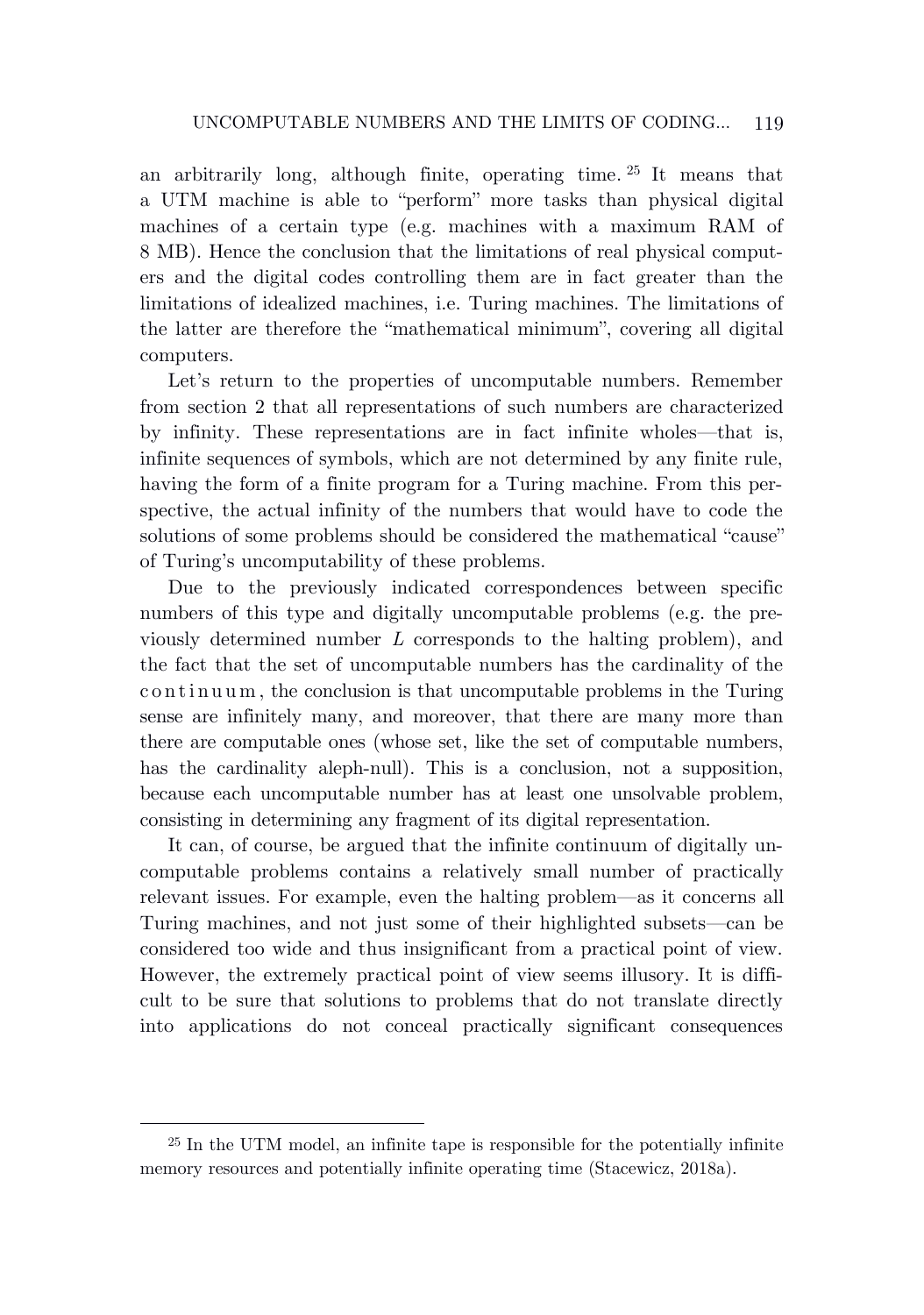(which at a given stage of the development of science and technology we do not yet know). 26

Before moving on to the next section, devoted to alternative techniques to Turing computations, it is worth paying attention to one more feature of uncomputable numbers. In relation to the set of numbers available for Turing machines, i.e. computable ones, they are elements that, going beyond this set, allow it to be "expanded" to the form of a set of real numbers. This in turn suggests that there may be such computational techniques that refer to the theory of real numbers (and further: to some results of mathematical analysis), and, in the implementation layer, allow for operation on the physical equivalents of some or all real numbers. We'll look at the possibilities of such techniques in the next section.

# 4. CAN THERE BE EFFECTIVE IM PLEMENTATION OF N ON-DIGITAL CODES?

Due to the properties of digital computers, <sup>27</sup> all codes representing data, programs and the results of these devices are subject to certain minimum restrictions, determined within the Turing model of computation. In fact, these restrictions consist in the inability to "go beyond" a set of computable numbers in the sense of Turing.

In connection with the above, the question arises as to whether there are any computing machines, other than digital, that would be able to operate on real, non-computable codes, i.e. certain physical representations of non-computable numbers in the Turing sense. If such machines actually existed, they could, firstly, solve problems whose only available general solutions are encoded with uncomputable numbers, and secondly, they could generate results that are such numbers (or represented by them). The computing power of such machines would, therefore, be greater than the power of digital devices.

<sup>26</sup> To justify the belief in the practical significance of any uncomputable problems, one can rely on somewhat breakneck but suggestive reasoning by analogy. Well, just as in the set of real numbers, you cannot omit (without prejudice to their mathematical utility) uncomputable numbers (because their existence gives the set *R* the property of continuity), so in the set of all problems you cannot miss out the set of uncomputable problems. This reasoning would require further development, which is why we only signal it in the footnote.

 $27$  Remember that this is about computational equivalence of (idealized) digital computers and Turing machines.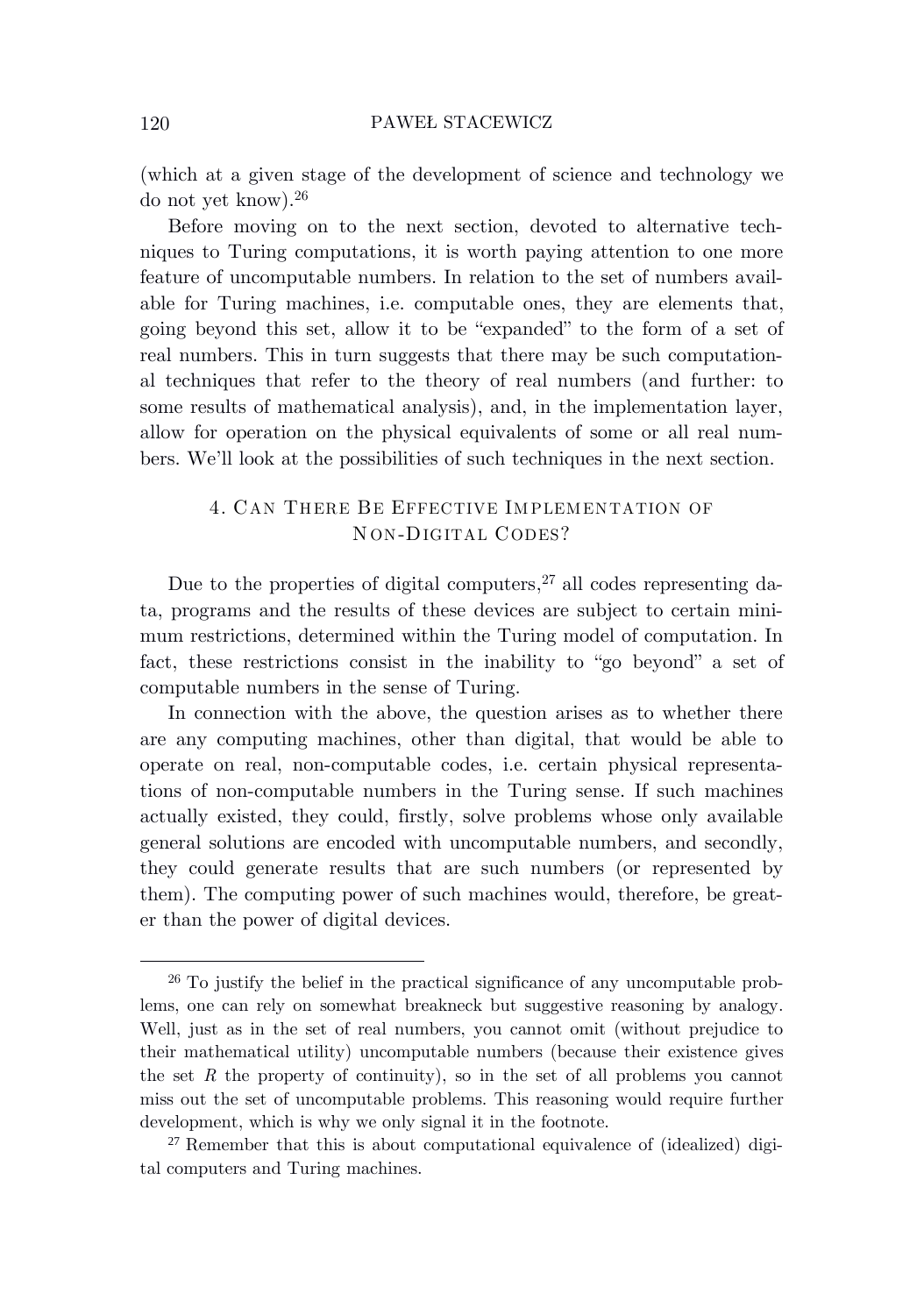From the point of view of pure theory, such machines exist, and the general principles of their operation are determined by various models of hypercomputation—so-called because of their proper potential for expanding the capabilities of the UTM machine (Copeland, 2002). These include, among others: infinity models—allowing for an infinite number of operations (computations) in a finite time (Shagrir, 2004); nondeterministic models—describing computations initiated and/or randomly controlled (Deutsch, 1985); and analog ue—allowing processing of continuous signals, mathematically described using real numbers from a specific range (Mycka & Piekarz, 2004). It is worth emphasizing that the idea of non-digital coding manifests itself most fully in the case of computations of the last type, i.e. analogue, because their theory gives the opportunity to operate on quantities (codes) from the entire continuum (and not on codes described by specific uncomputable numbers). 28

Theoretical proposals of computations of one or another type obviously do not prejudge the issue of their physical feasibility. This issue is negatively resolved by the Church-Turing hypothesis, which in one version states that "a function is effectively computable if and only if it is computable using the universal Turing machine" (Harel, 2000, p. 240). 29 In the context of coding, this wording can be interpreted so that the only effectively processable codes are data acceptable to, and possible to generate by, the UTM machine, i.e. digital (discrete) codes. From this perspective, therefore, all codes, regardless of their theoretical description, are practically reducible to digital codes—which depends on, among other things, the fact that there is always the possibility of approximating them using digital equivalents. Considering the fact that the UTM model is theoretical and defines more computational constraints than their real possibilities, the conclusion of the hypothesis can be described in a different way. The UTM model sets absolutely minimal coding limitations in computer science. <sup>30</sup> In other words: all real computations—regardless of

<sup>28</sup> It is also worth adding that analogue techniques remain the closest to the practice of computer science—both for historical reasons (because analogue machines were already being constructed in the 1930s) and from the perspective of modern research (Mycka & Piekarz, 2004; Shannon, 1941).

<sup>29</sup> I treat the quoted wording as a hypothesis, because I do not prejudge whether only Turing computations (implemented in practice by digital machines) are effectively physically feasible.

<sup>30</sup> In the previous section, in the fourth paragraph, I also explained that these are the minimum theoretical limitations of digital techniques.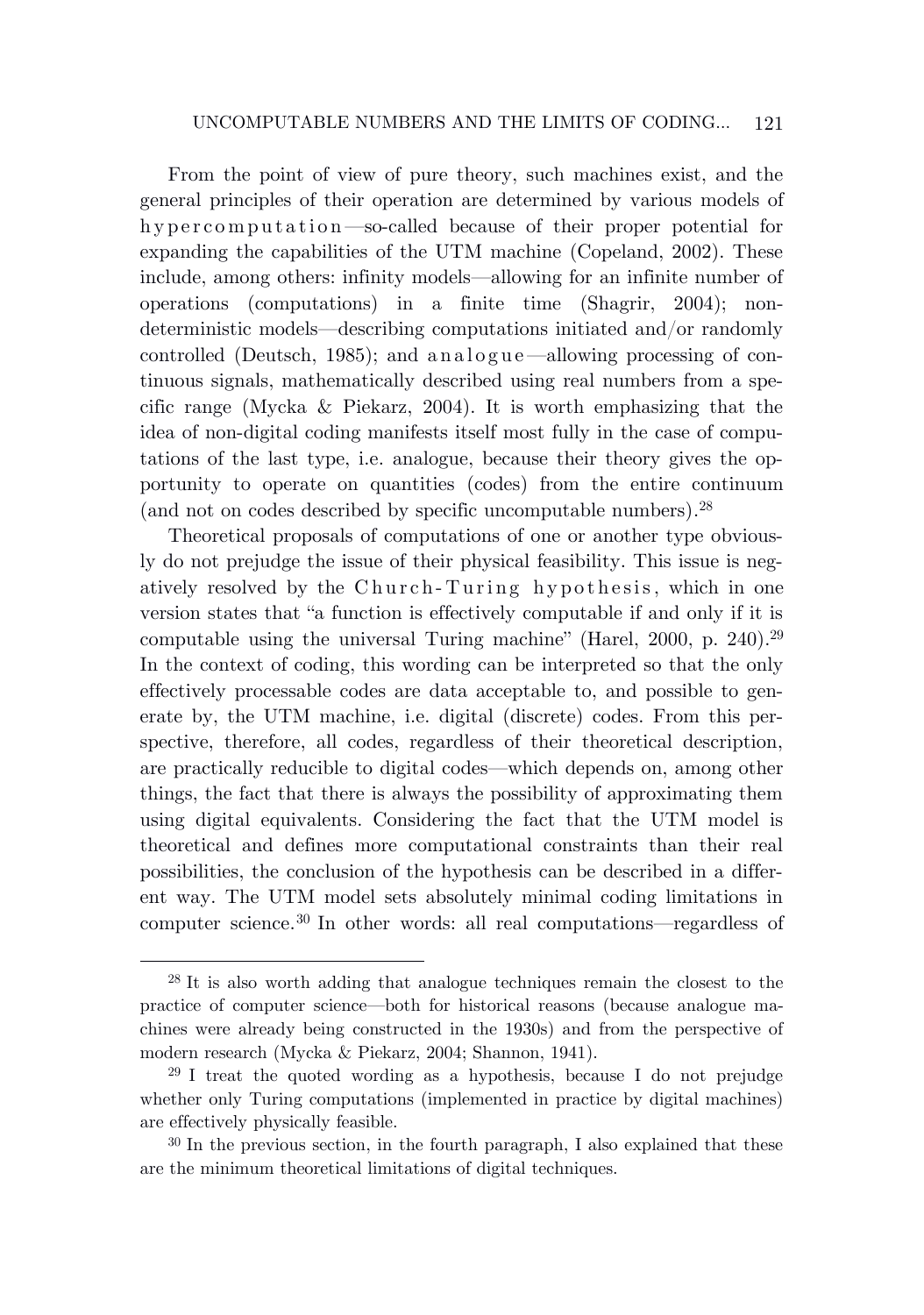the theoretical model that describes them—must be subject to the restrictions set out in this very close to model practice (i.e. UTM). The limitations of alternative designs, e.g., analogue models, are simply broader.

The most serious arguments for the truth of the Church-Turing thesis, and therefore also for the existence of the above restrictions, refer to the concept of infinity. The basic issue is the fact that uncomputable numbers—corresponding to solutions to certain problems—are characterized by actual infinity. Remember that it concerns their endless, irregular expansions, impossible to gradually generate, which as an infinite whole represent (digitally) a given number.

The determination of such representations, and thus the resolution of the corresponding problems, must require the use of physical, uncomputable quantities existing in nature. Embedding such natural carriers of uncomputability in a machine is necessary because it is known that the overall representations of uncomputable numbers cannot be coded or determined in a traditional way, i.e. using minimally "nature engaging" binary codes and operations. <sup>31</sup> In particular, all effective implementations of the abovementioned analogue techniques require the use of uncomputable physical quantities. This is due to the fact that both the specificity and strength of these techniques (i.e. their greater computing power than digital techniques) rely on the possibility of processing and generating quantities from a certain *continuum* (Mycka & Piekarz, 2004). This, however, would not be continuous were it not for the uncomputable quantities filling it. 32

Therefore, the real problem of the existence of carriers of uncomputability in nature arises. Remember that their most problematic feature is their having physical, but in accordance with the theoretical properties of

<sup>&</sup>lt;sup>31</sup> Binary codes and operations must also be physically implemented using one or other natural quantities (e.g. electrical pulses); the thing is, however, that in their case it is enough to use any physical quantities that are easily distinguishable (or even one recognizable quantity and the lack thereof). Thus, the degree of "engagement" of nature is minimal in their case.

<sup>32</sup> The same fact can be expressed by referring to the properties of real numbers, which are the mathematical equivalent of processed continuous analogue signals. Well, without uncomputable numbers, each range of real numbers (equivalent to the physical domain of analogue signals) has the cardinality *aleph-null*, so it is equivalent to a discrete set of natural numbers.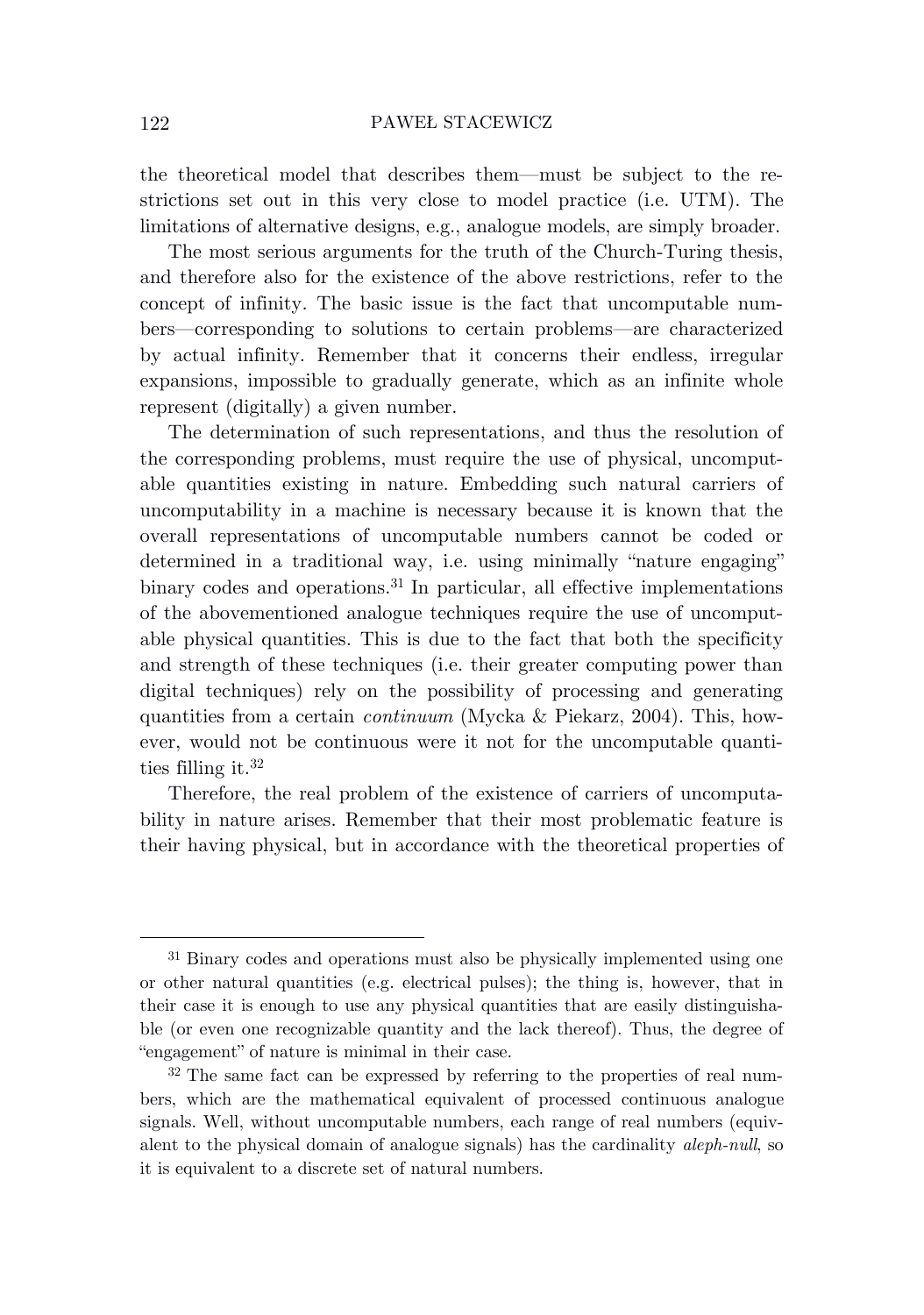uncomputable numbers, actual infinity. <sup>33</sup> If such carriers existed, the set of practical computational codes would go beyond the set of digital codes. It would include codes that have direct roots in nature. Some of their components, at least, would simply be "calls" to natural phenomena that would return some uncomputable quantities directly and in whole. In particular, the theory of analogue-continuous computation initiated by Claude Shannon (Shannon, 1941) states that a complex analogue code may include elementary integration operations, whose continuous results (implemented in real time) must be obtained by measuring phenomena occurring in special physical systems (e.g. electronic integrators). And as I wrote above, for the continuity of the result set it is necessary for it to contain uncomputable quantities.

The existence of *uncomputable* natural phenomena—that is, those that cannot be described in terms of computable numbers and functions implemented by Turing machines—postulates certain physical theories. One particularly cited example is from Pour-El and Richards (1989). According to it, the three-dimensional wave described by a certain differential equation can obtain that can be expressed only by means of uncomputable numbers. John Doyle's proposals which indicate the inability to describe the processes of achieving equilibrium occurring in nature (e.g. thermodynamic) using computable functions fall into the same category (Copeland, 2002, p. 470). These and other examples seem to indicate the real existence of phenomena that we could treat as natural carriers of uncomputability. Let us remember, however, that empirical tests are responsible for the compatibility of physical theories with reality, which no finite number (again, an infinity problem!) can ever confirm with 100% certainty.

Suppose, however, regardless of the above objection of an epistemological nature, that physical carriers of uncomputable codes exist and can be used as part of one or other natural computations. <sup>34</sup> Despite this assump-

<sup>33</sup> The philosophical argument for the existence of infinite quantities in nature is contained in *Amor Infiniti. What philosophical intuitions lead to it?* (Marciszewski, 2012).

<sup>34</sup> I am thinking of computation designed by man, but involving significantly substrates and/or natural processes (e.g. quantum calculations or those performed using DNA molecules). The class of natural computation in a broader sense also includes: 1) computation inspired by observation of nature (e.g. implemented by artificial neural networks) and 2) processes occurring in nature, described in com-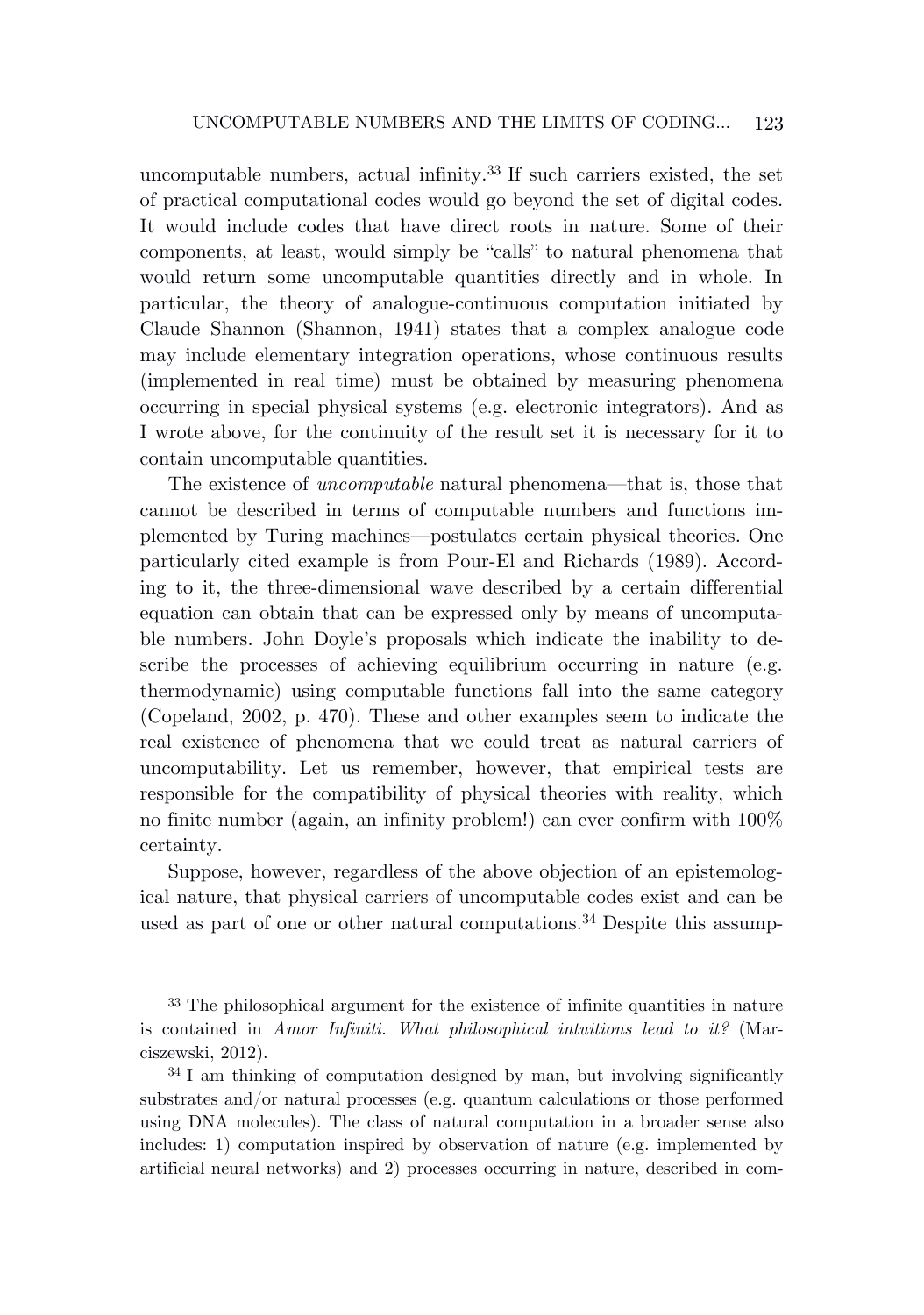tion, another problem arises concerning the possibility of *reading*, and thus knowing the obtained result. The problem is that in order to know the result, infinite accuracy in reading the entire uncomputable quantity is necessary. <sup>35</sup> It is necessary, because finite accuracy, which, after all, characterizes all real measuring instruments, would bring the uncomputable number desired in a given situation to the level of a finite computable quantity. Therefore, we would lose the expected effect of overcoming the limitations of digital computing. It can be argued that for some problems, it is enough for uncomputable quantities to be simply processed and not read—because the solution to the problem is some specific finite value that can be read (Stannett, 2003, pp. 121–123). The approach considered here is, however, about knowing the general solution to the problem (a function that associates all possible input data with the corresponding results), and this type of solution is encoded by an entire number that is uncomputable with actually infinite expansion. Therefore, the epistemic problem remains: without infinite accuracy of reading we cannot know such a solution.

To conclude: the actual infinity of uncomputable numbers means that the limitations of computational techniques suggested by the Church-Turing thesis—techniques that require the physical implementation of certain computational codes—can be overcome under at least two conditions: 1) the occurrence of infinite quantities in nature that can be recorded and processed, 2) the existence of a mental disposition for insight into actually infinite objects and their relations and methods (e.g. methods of defining). The second condition must be considered fulfilled—as evidenced by the actual infinity theories created by people, including theoretical models of computing on actually infinite quantities. The possibility of meeting the first condition seems, at least, problematic.

putational categories (e.g. intracerebral processes; see Kari & Rozenberg, 2008; Rozenberg, Back, & Kok, 2012).

<sup>35</sup> Such accuracy is necessary in the case of analogue techniques, which by definition operate on continuous quantities (two quantities in the continuous domain may differ from each other by any small amount).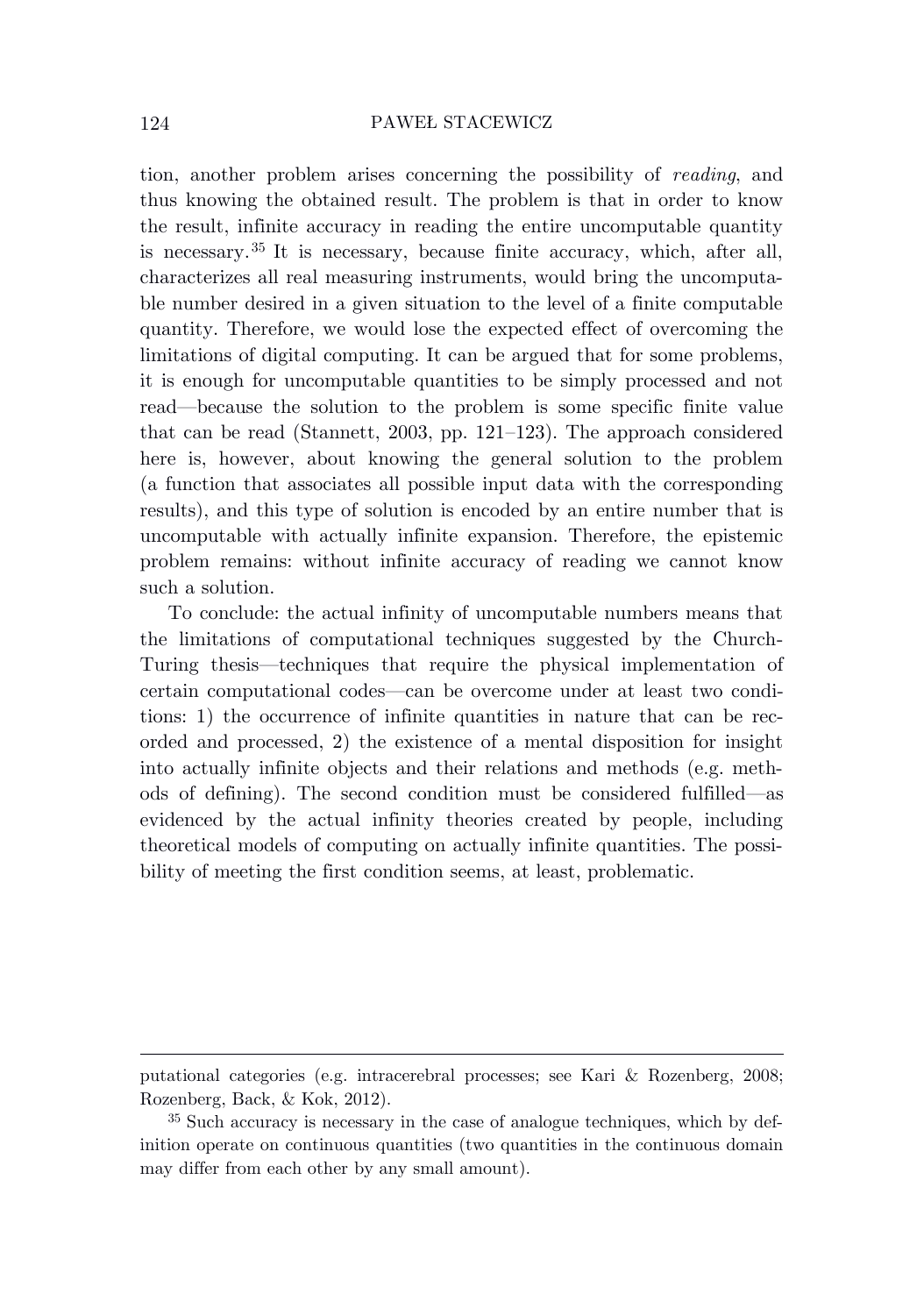# **REFERENCES**

Angius, N., Turner, R. (2017). Philosophy of Computer Science. *Stanford Encyclopedia of Philosophy*. Retrieved from:

https://plato.stanford.edu/entries/computer-science/

Chaitin, G. J. (1993). Randomness in Arithmetic and the Decline and Fall of Reductionism in Pure Mathematics. *Bulletin of the European Association for Theoretical Computer Science*, *50*, 314–328.

- Chaitin, G. J. (1998). *The Limits of Mathematics*. Singapore: Springer.
- Chaitin, G. J. (2005). Omega and Why Maths Has No TOEs. Retrieved from: https://plus.maths.org/content/os/issue37/features/omega
- Colburn, T. R. (2000). *Philosophy and Computer Science*. Armonk, NY: M.E. Sharpe.
- Copeland, J. (2002). Hypercomputation. *Mind and Machines*, *12*(4), 461– 502.
- Deutsch, D. (1985). Quantum Theory, the Church-Turing Principle and the Universal Quantum Computer. *Proceedings of The Royal Society of London A*, *400*, 97–117.
- Etesi, G., Nemeti, I. (2002). Non-Turing Computations via Malament-Hogarth Space-Times. *International Journal of Theoretic Physics*, *41*(2), 341–370.
- Gödel, K. (1995/2018). O pewnych zasadniczych twierdzeniach dotyczących podstaw matematyki i wnioskach z nich płynących. *Studia Semiotyczne*, *32*(2), 9–32.
- Harel, D. (2000). Rzecz o istocie informatyki. *Algorytmika*. Warsaw: Wydawnictwa Naukowo-Techniczne.
- Kari, L., Rozenberg, G. (2008). The Many Facets of Natural Computing, *Communications of the ACM*, *51*(10), 72–83.
- Krajewski, S. (2014). Neopitagoreizm współczesny: uwagi o żywotności pitagoreizmu. In: M. Heller, S. Krajewski (Eds.), *Czy fizyka i matematyka to nauki humanistyczne?* (pp. 348–366). Kraków: Copernicus Center Press.
- Leibniz, G. W. (1890). *Philosophische Schriften* (Vol. VII). Berlin: Weidmann.
- Marciszewski, W. (2012). Amor Infiniti. Jakie doń prowadzą intuicje filozoficzne? Retrieved from: http://marciszewski.eu/?p=2955
- Marciszewski, W., Stacewicz, P. (2011). *Umysł-Komputer-Świat. O zagadce umysłu z informatycznego punktu widzenia.* Warsaw: Akademicka Oficyna Wydawnicza EXIT.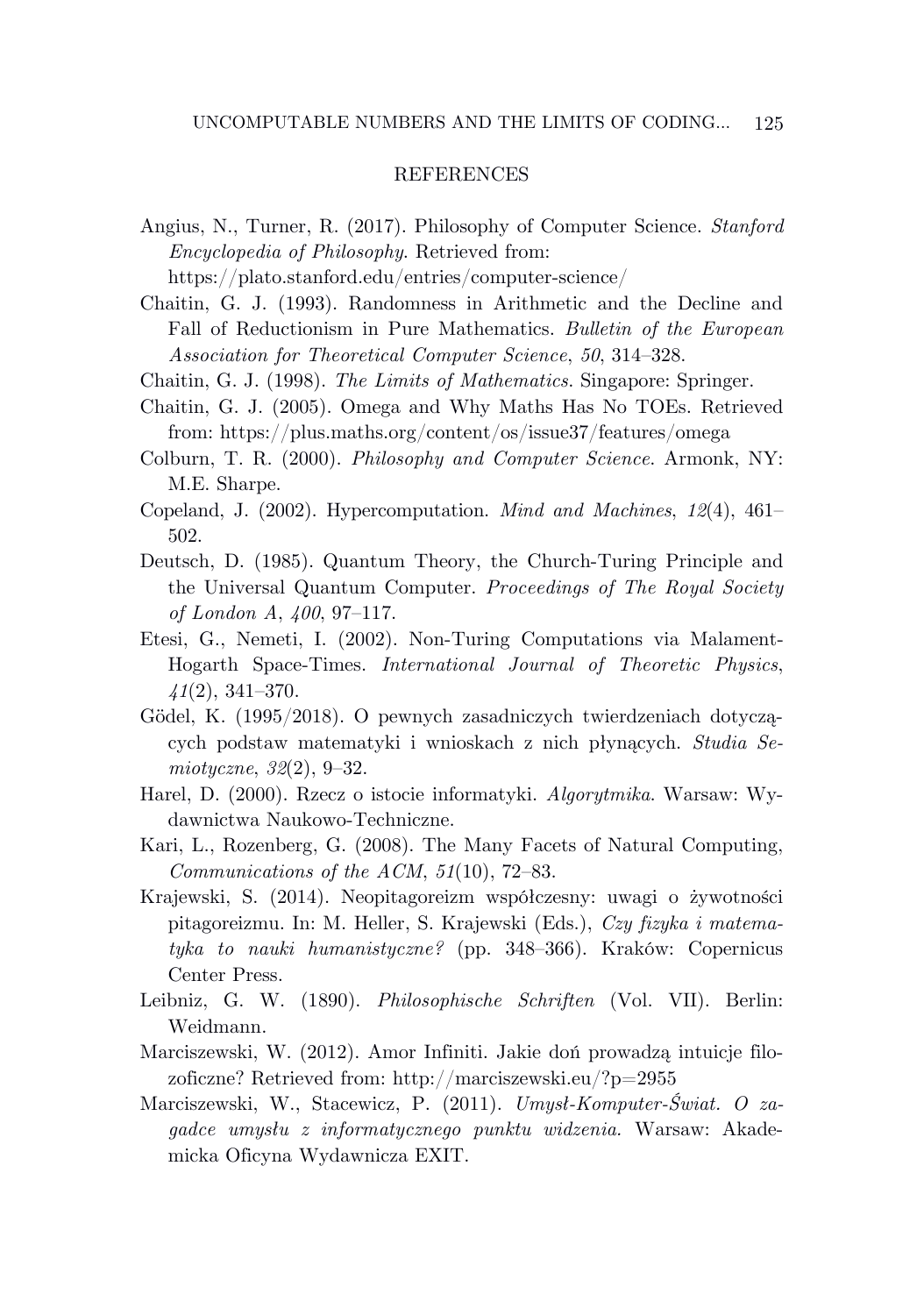- Moor, J. H. (1978). Three Myths of Computer Science, *The British Journal for the Philosophy of Science*, *29*(3), 213–222.
- Murawski, R. (2014). Nieskończoność w matematyce. Zmagania z potrzebnym, acz kłopotliwym pojęciem. *Zagadnienia Filozoficzne w Nauce*, *55*(2), 5–42.
- Mycka, J. M., Piekarz, M. (2004). Przegląd zagadnień obliczalności analogowej. In: S. Grzegórski, M. Miłosz, P. Muryjas (Eds.), *Algorytmy, metody i programy naukowe* (pp. 125–132). Lublin: Polskie Towarzystwo Informatyczne.
- Mycka, J. M., Olszewski A. (2015). Czy teza Churcha ma jeszcze jakieś znaczenie dla informatyki? In: P. Stacewicz (Ed.), *Informatyka a filozofia. Od informatyki i jej zastosowań do światopoglądu informatycznego* (pp. 53–74). Warsaw: Oficyna Wydawnicza Politechniki Warszawskiej.
- Ord, T. (2002). Hypercomputation: Computing More Than the Turing Machine. Retrieved from: https://arxiv.org/ftp/math/papers/0209/ 0209332.pdf
- Ord, T. (2006). The many forms of hypercomputation. *Applied Mathematics and Computation*, *178*(1), 8–24.
- Pour-El, M. B., Richards, J. I. (1989). *Computability in Analysis and Physics*. Berlin: Springer.
- Rozenberg, G., Back, T., Kok, J. N. (2012). *Handbook of Natural Computing*. Berlin-Heidelberg: Springer.
- Rubel, L. (1993). The Extended Analog Computer. *Advances in Applied Mathematics*, *14*(1), 39–50.
- Shagrir, O. (2004). Super-Tasks, Accelerating Turing Machines and Uncomputability. *Theoretical Computer Science*, *317*(1–3), 105–114.
- Shannon, C. (1941). Mathematical Theory of the Differential Analyzer. *Journal of Mathematics and Physics*. *20*(1–4), 337–354.
- Stacewicz, P. (2012). Co łączy umysł z teorią liczb? *Filozofia Nauki*, *79*(3), 111–126.
- Stacewicz. P. (2015). Informatyczne kłopoty z nieskończonością. In: R. Murawski (Ed.), *Filozofia matematyki i informatyki* (pp. 310–327). Kraków: Copernicus Center Press.
- Stacewicz, P. (2018a). Czy informatykom musi wystarczyć nieskończoność potencjalna? In: R. Murawski, J. Woleński (Eds.), *Problemy filozofii matematyki i informatyki* (pp. 177–190). Poznań: Wydawnictwo Naukowe Uniwersytetu im. Adama Mickiewicza w Poznaniu.